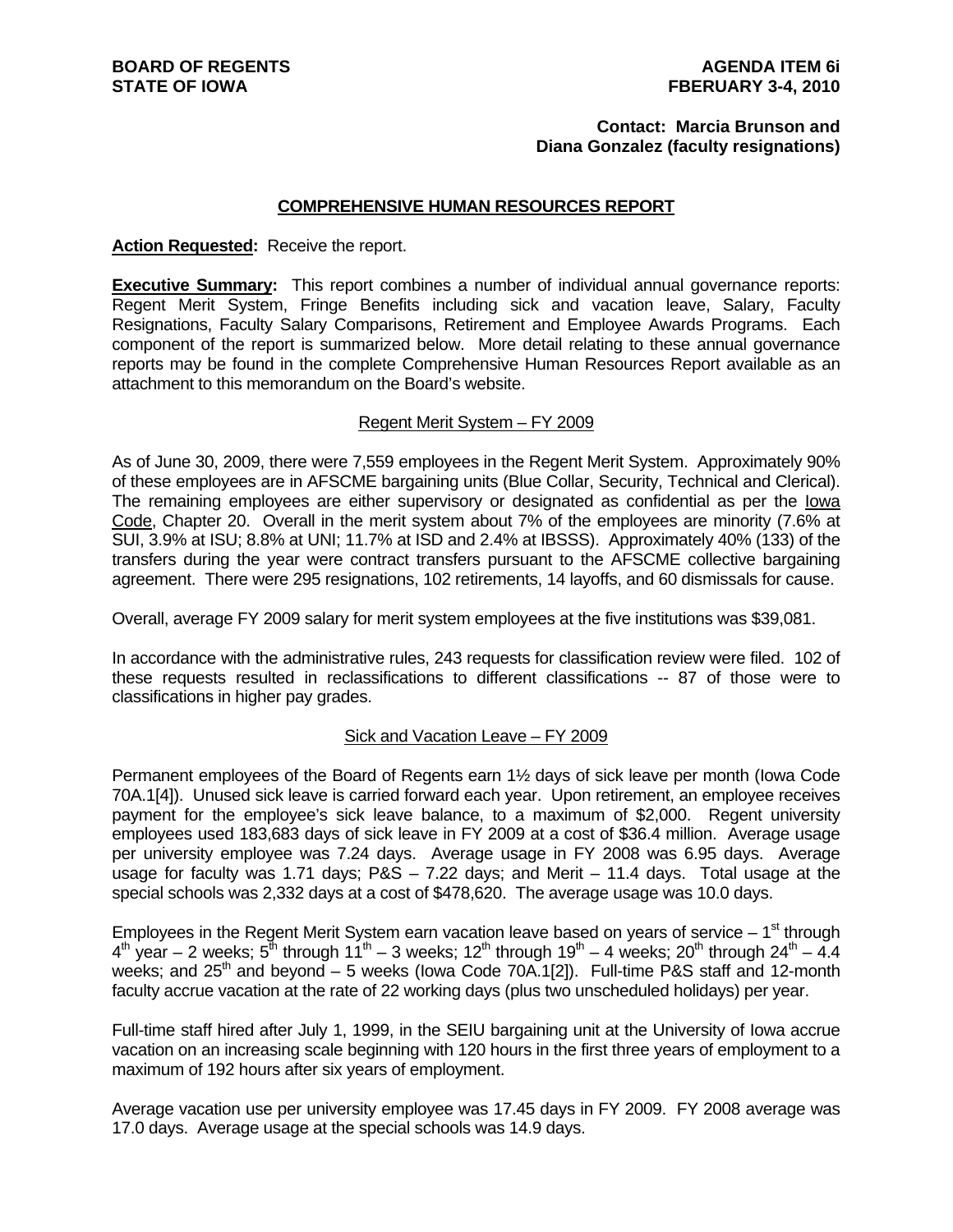In addition to vacation leave, state employees (including Regent employees) receive nine paid holidays plus two unscheduled days which are accrued as vacation.

#### Fringe Benefits – FY 2009

The Regent institutions spent \$510.8 million for insurance and retirement for faculty and staff during FY 2008. Institutional costs for fringe benefits as a percent of payroll were SUI – 29.5%; ISU – 31.4%; UNI – 34.1%; ISD – 38.1%; and IBSSS – 41.2%.

Employees of the Board of Regents are covered by Social Security and Medicare. Social Security contribution is 6.2% for both the employer and the employee to a calendar year 2009 salary maximum of \$106,800. Medicare contribution is 1.45% on all salary.

Employees may select to participate either in IPERS (a defined benefit program) or TIAA-CREF (a defined contribution program) or a qualified substitute. About 112 employees at ISU are covered by federal retirement. Approximately 24,186 employees participate in TIAA-CREF and 3,187 in IPERS. At the universities, the employer contribution to TIAA-CREF is 10%, and the employee contribution is 5% for employees with over five years of service. Contributions to TIAA-CREF at the special schools are at the IPERS rates  $-6.35\%$  by the employer and 4.1% by the employee. These amounts will to 6.65% and 4.3% in FY 2010. In FY 2009, the institutions contributed \$139.4 million to TIAA-CREF and \$3.2 million to IPERS.

In response to decreases in state appropriations, the Board at its October 29, 2009, meeting approved reductions in the employer contributions to TIAA-CREF effective November 1, 2009. The reduction for ISU is through June 30, 2010, and for SUI and UNI, it is through June 30, 2011.

The institutions provide employees with life insurance, accidental death and dismemberment, and long term disability insurance.

Each university offers health and dental insurance programs for its faculty, P&S staff, and nonorganized merit staff. The AFSCME covered employees at the universities and all employees of the special schools participate in the state health and dental insurance programs. The total cost to the institutions to provide health insurance coverage to faculty and staff in FY 2009 was \$205.7 million which is an increase of approximately 4.5% from last year.

More detailed information about the fringe benefits programs at the five institutions may be found in the full report beginning on page 12. The full report is available as an attachment to this memo on the Board's website or in the Regent Exhibit Book which will be available the Board meeting.

#### Retirement Report – FY 2009

In addition to regular retirement either through IPERS or TIAA-CREF, faculty and staff may retire by participating in the phased retirement program. The phased retirement program was first approved by the Board in 1982. With approval of the institutional administration, faculty and staff may request participation in phased retirement at age 57 with at least 15 years of service. Through the program, employees reduce their appointments to no greater than 65% and no less than 50%. A normal phasing period is five years; and during the first four years, the participant's salary reflects the actual time worked plus an additional 10% incentive. Benefits, except for FICA, IPERS and Federal Retirement, are paid as if the employee were fulltime. The current phased retirement program expires on June 30, 2012.

There were 64 new participants in phased retirement in FY 2009 with a total of 256 currently active. A total of 954 faculty and staff have participated in the program since its inception in 1982.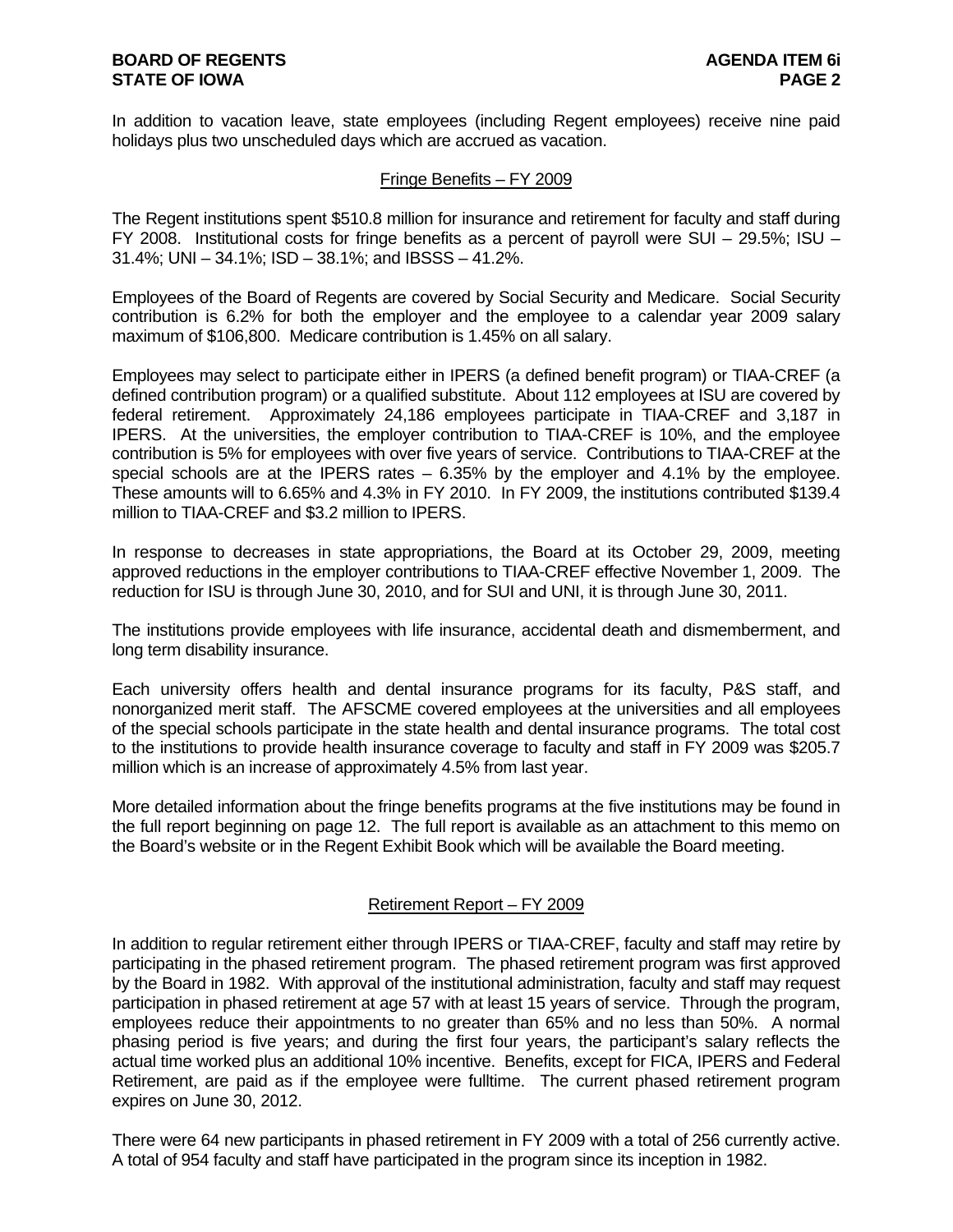The cost of phased retirement incentives was \$12.5 million. Approximately \$5.9 million was released through operation of the phased retirement program. These funds were used in a variety of ways at the institutions with most going toward either replacement personnel or reallocations to fund other areas of need.

During FY 2009, 235 faculty and staff left the institutions through regular retirement.

#### Faculty Resignations Report – FY 2009

At the Regent universities, there were 87 faculty resignations in FY 2009, a decrease of 48 (-35.6%) from the prior year. At the special schools, there were zero faculty resignations in FY 2009, a decrease of two (-100.0%) from the prior year.

- $\Leftrightarrow$  At the University of Iowa, the number of faculty resignations decreased from 77 to 48 (-37.7%) between FY 2008 and FY 2009. During the past nine years, the average number of annual faculty resignations has been 69.6.
- $\diamond$  At Iowa State University, the number of faculty resignations decreased from 44 to 26 (-40.9%) between FY 2008 and FY 2009. During the past nine years, the average number of annual faculty resignations has been 44.2.
- $\diamond$  At the University of Northern Iowa, the number of faculty resignations decreased from 14 to 13 (-7.1%) between FY 2008 and FY 2009. During the past nine years, the average number of annual faculty resignations has been 22.8.



- $\Leftrightarrow$  At the Iowa School for the Deaf, the number of faculty resignations remained the same at 0 between FY 2008 and FY 2009.
- At the Iowa Braille and Sight Saving School, the number of faculty resignations decreased from two to zero (-100.0%) between FY 2008 and FY 2009.
- $\diamond$  The Regent universities obtained information about the faculty who resigned through a variety of efforts, including resignation surveys; exit interviews; satisfaction/climate assessment surveys; and payroll reports.
- $\Leftrightarrow$  The number of faculty resignations at the Regent universities includes only those faculty members who were tenured, tenure-track, or clinical track.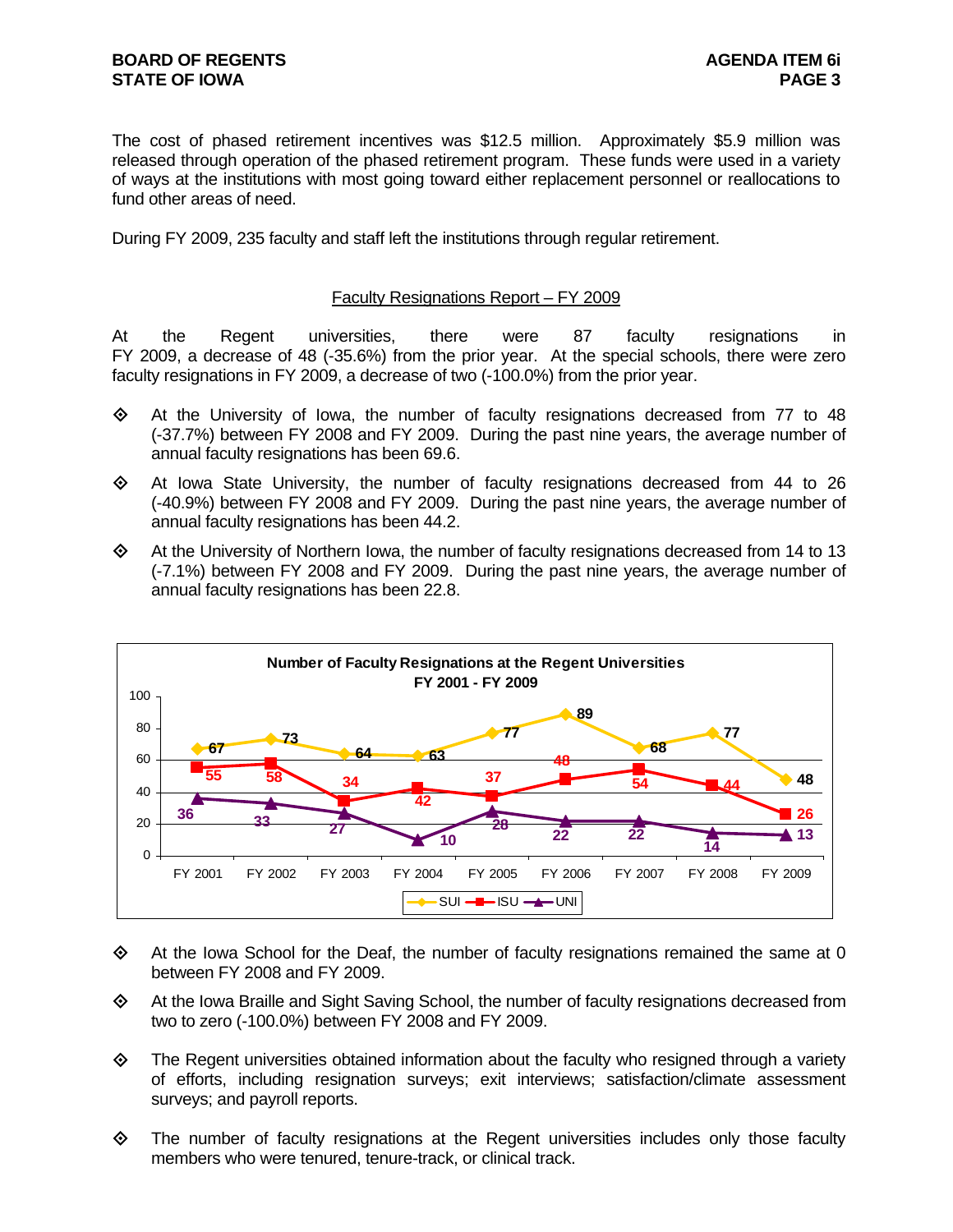- $\diamond$  Of those who resigned in FY 2009, 21 (24.2%) were professors, 29 (33.3%) were associate professors, 35 (40.2%) were assistant professors, and two (2.3%) were instructors. Professors represent 41.0% of the population; associate professors represent 31.9% of the population; assistant professors represent 25.6% of the population; and instructors represent 1.5% of the population at the Regent universities<sup>1</sup>.
- $\diamond$  Of those who resigned in FY 2009, 42 (48.3%) were tenured, 28 (32.2%) were tenure-track, 16 (18.4%) were clinical track, and one (1.1%) was other. Tenured faculty members represent 67.3% of the population; tenure-track faculty members represent 20.9% of the population; and clinical track faculty members represent 11.8% of the population at the Regent universities<sup>1</sup>.
- $\diamond$  Of those who resigned in FY 2009, 55 (63.2%) were male and 32 (36.8%) were female. Males represent 67.0% of the total population and females represent 33.0% of the total population at the Regent universities.
- $\Diamond$  Of those who resigned in FY 2009, 20 (23.0%) were racial/ethnic minorities and 67 (77.0%) were non-minorities. Racial/ethnic minorities represent 16.3% of the population and non-minorities represent 83.0% of the population at the Regent universities.





 $\overline{a}$ <sup>1</sup> Source: Spring 2009 Faculty Tenure Report.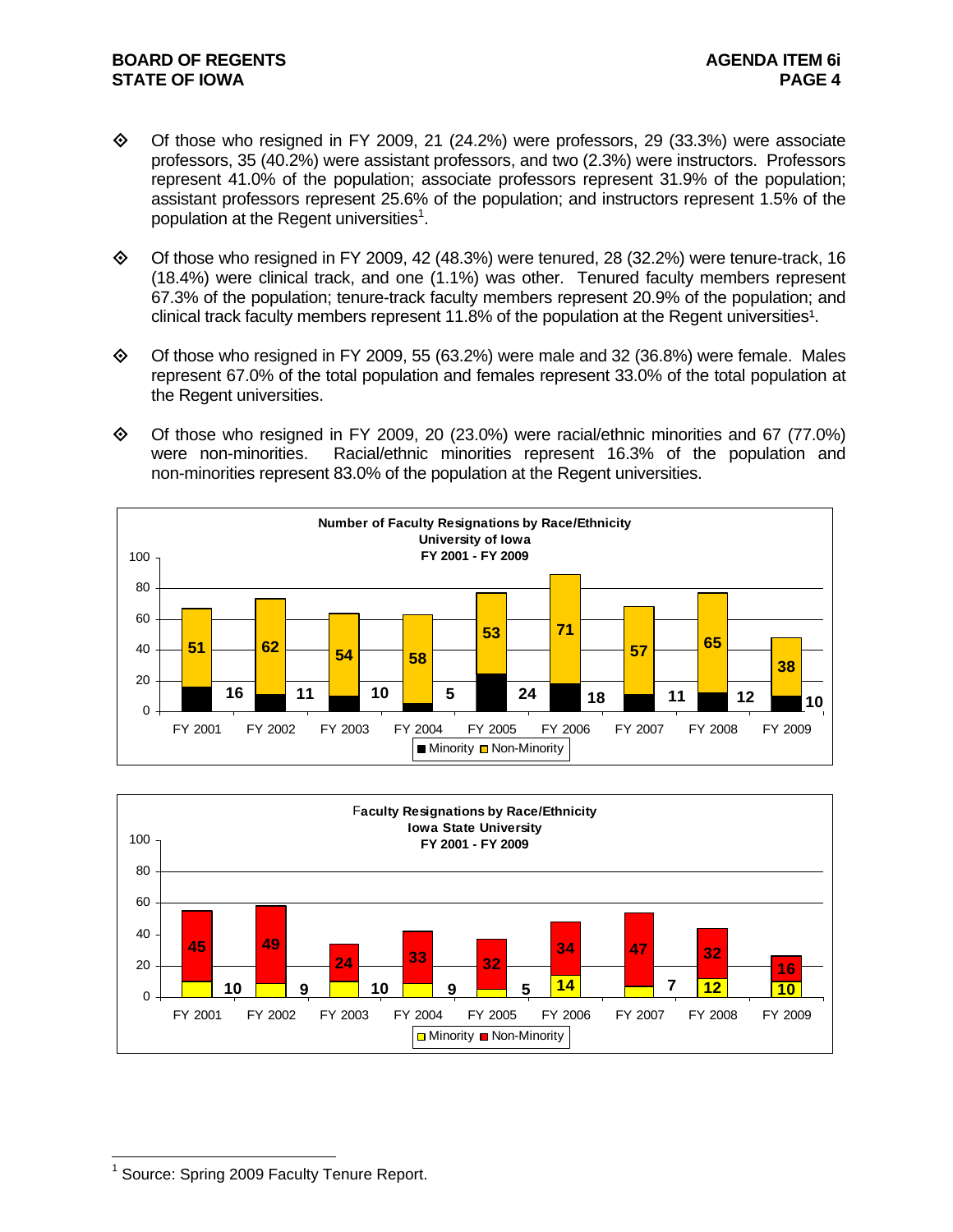

- The following overrepresentation occurred among faculty resignees relative to each College's overall faculty numbers:
	- At the University of Iowa, the Colleges of Engineering, Graduate, Law, Medicine, and Nursing were overrepresented among faculty resignees relative to each College's overall faculty numbers.
	- $\triangleright$  At Iowa State University, the Colleges of Human Sciences and Veterinary Medicine were overrepresented among faculty resignees relative to each College's overall faculty numbers.
	- $\triangleright$  At the University of Northern Iowa, the Colleges of Education and Social and Behavioral Sciences were overrepresented among faculty resignees relative to each College's overall faculty numbers.
- $\diamond$  In FY 2009, the primary reason for resigning continues to be employment opportunities at other educational institutions (cited by 58.6% of those who left). The second most frequently identified reason for resigning (cited by 17.3% of those who left) was for employment opportunities at non-educational institutions. The third and fourth most common reasons for resigning were for "personal" reasons (cited by 10.3% of those who left) and to enter private practice (cited by 10.3% of those who left).

This annual report addresses the Board of Regents' Strategic Plan strategy (1.1.3) to "expand educational experiences for Iowa's future workforce and foster cultural understanding by recruiting and retaining a highly qualified and diverse faculty, staff, and administration."

Attachment A provides a summary of the faculty resignations at the universities. More detailed information and tables are provided in the full report beginning on page 31. The full report is available on the Board of Regents website as an attachment to this memo and will be available at the Board meeting in the Regent Exhibit Book.

#### Salary Report – FY 2010

The information provided in the salary component of this report details salary increases and average salaries for the current fiscal year (FY 2010).

In keeping with the Board resolution approved at the March 2009 meeting, salaries for nonorganized faculty and staff have been held at the FY 2009 level.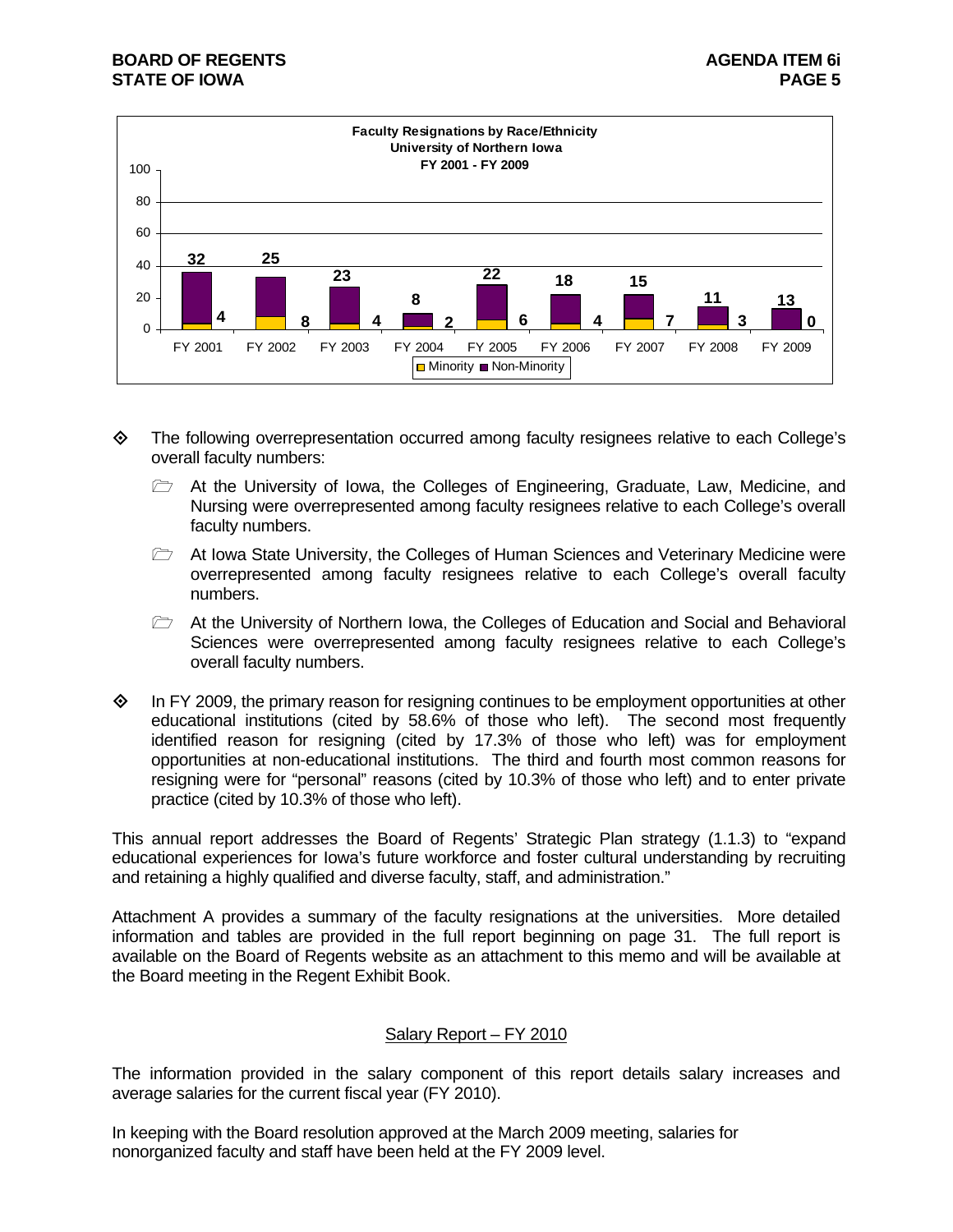Nonorganized employees at ISU, UNI, ISD and IBSSS are being required to take furlough days before the end of fiscal year. AFSCME has agreed to take five unpaid days before June 30, 2010. The UNI-United Faculty has agreed to reduce salaries between January 1 and June 30.

|            | Faculty*               | <b>P&amp;S**</b>       |
|------------|------------------------|------------------------|
|            | <b>Overall Average</b> | <b>Overall Average</b> |
| sui        | \$96,482               | \$60,021               |
| <b>ISU</b> | \$85,910               | \$57,452               |
| JNI        | \$64,226               | \$56,755               |

Average salaries for faculty and professional scientific are as follows:

\*Excludes salaries of the professional colleges of Medicine, Dentistry, and Law at SUI and Veterinary Medicine and faculty associated with the Agricultural Experiment Station and Cooperative Extension Service at ISU \*\* non-hospital, non-SEIU

More detailed tables are provided in the full report beginning on page 46. The full report is available on the Board's website as an attachment to this memo or will be available at the Board meeting in the Regent Exhibit Book.

#### Faculty Salary Comparisons

For many years, the universities have used Board-designated peer groups to make comparisons in several other areas such as tuition and fees, residence system rates, and salaries. Each peer group has 10 institutions which were deemed by the Board to be comparable. These institutions were public universities in Minnesota, Illinois, Indiana, Ohio, Arizona, California, Michigan, North Carolina, Texas, and Wisconsin. (See Attachment B)

In the SUI group, 8 of the 11 institutions did not give increases in FY 2010; in the ISU group, 7 of 11. Of the 7 reporting institutions in the UNI group, 5 did not give faculty salary increases.

Faculty salary rankings at SUI and ISU did not change from last year. SUI remains at 8<sup>th</sup> place, and ISU at  $11^{th}$ . UNI dropped from  $4^{th}$  to  $5^{th}$ .

In order to get a broader comparison for faculty salaries, the ISU and SUI groups were expanded to include 57 AAU institutions in the AAU Data Exchange (AAUDE). (See Attachment C and Attachment D).

The University of Northern Iowa expanded its listing to include those institutions in the Education Trust. The salaries for these institutions are those that are published by the AAUP in its annual faculty salary survey. (See Attachment E).

The Education Trust was established in 1990 by the American Association of Higher Education as a special project to encourage colleges and universities to support K-12 reform efforts. Since then, the Education Trust has grown into an independent nonprofit organization. Its mission is to make schools and colleges work for all the young people they serve. The definition of the UNI peer institution as per the Education Trust Report is "competitive student selectivity, masters-degree granting, between 5,000 and 14,000 students, and a median SAT score between 1,000 and 1,100.

Attachment F (SUI) and Attachment G (ISU) compare average salaries as a percent of the respective peer group averages.

Attachment H provides a comparison of average faculty salary increases within the peer groups for the past five years.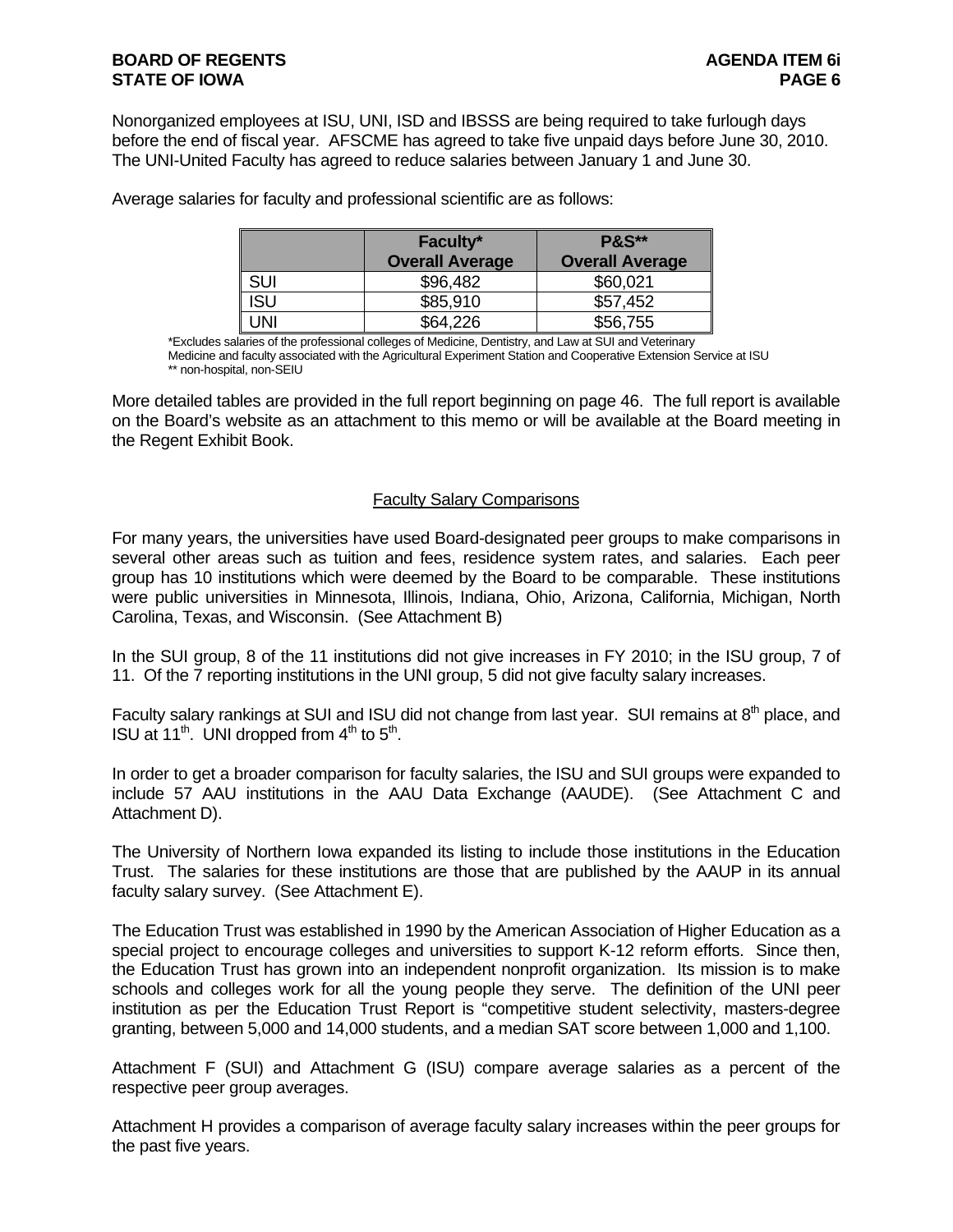Attachment I provides a comparison of faculty total compensation within the peer groups.

Attachment J provides comparison data relating to the salaries in the University of Iowa College of Medicine.

#### Employee Award Programs -- FY 2009

In May 2005, the Board approved a pilot program to recognize exceptional performance by nonorganized professional and scientific staff at the University of Iowa. The program was approved for a one-year period. The program allowed for awards for exceptional performance (up to 10% of salary) and SPOT awards (\$75 or less).

Rather than consider an extension of the pilot award program at the University of Iowa, the Board approved a revision to the Policy Manual to authorize such programs at the other institutions.

To date only the University of Iowa has a fully operational program.

The following table reflects the operation of the awards program at the University of Iowa.

|                           | <b>Eligible</b>  | Number of        | <b>Dollar</b> | Average        | <b>Total</b>   |  |  |
|---------------------------|------------------|------------------|---------------|----------------|----------------|--|--|
|                           | <b>Employees</b> | <b>Awards</b>    | Range of      | <b>Dollars</b> | <b>Dollars</b> |  |  |
|                           |                  | <b>Presented</b> | <b>Awards</b> | Awarded        | Awarded        |  |  |
| <b>Exceptional</b>        | 5.002            | 367              | $$250 -$      | \$1,999        | \$733,762      |  |  |
| <b>Performance Awards</b> |                  |                  | \$11,605      |                |                |  |  |
| <b>Spot Awards</b>        | 5.002            | 300              | $$25 - $75$   | \$74           | \$22,125       |  |  |

H:\HR\Docket 2010\February\0210\_ITEM06i.doc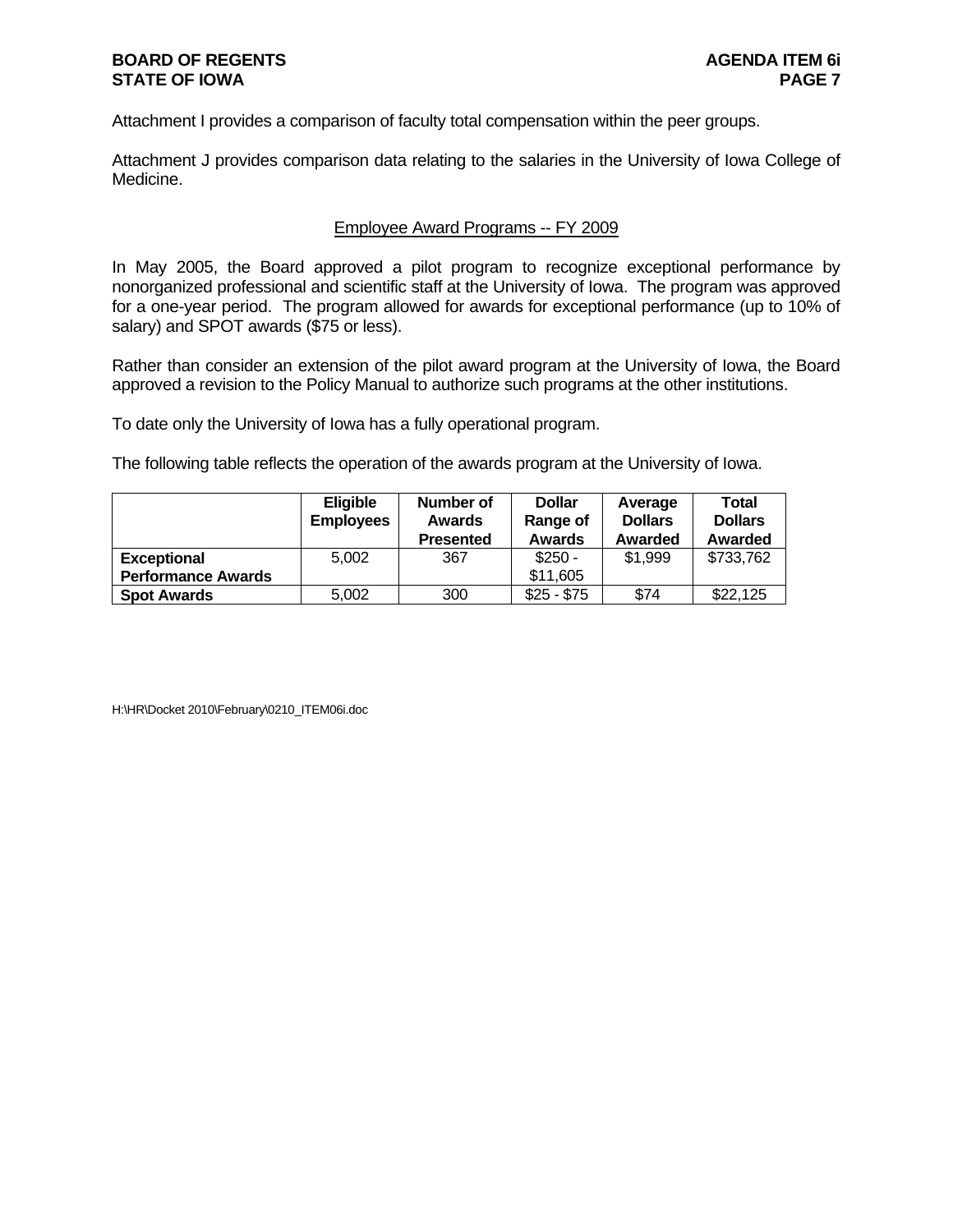#### **TOTAL FACULTY AND FACULTY RESIGNATIONS FY 2009 REGENT TOTAL**

|                                  | Faculty          |                   | Resignations    |                   |                        |  |  |  |
|----------------------------------|------------------|-------------------|-----------------|-------------------|------------------------|--|--|--|
|                                  |                  | Percent of        |                 |                   |                        |  |  |  |
|                                  |                  | <b>University</b> |                 | Percent of        | Percent of Total       |  |  |  |
| College                          | Number           | Total             | Number          | Total             | <b>College Faculty</b> |  |  |  |
| University of Iowa               |                  |                   |                 |                   |                        |  |  |  |
| <b>Business Administration</b>   | 89               | 4.1               | 1               | $\overline{2.1}$  | 1.1                    |  |  |  |
| Dentistry                        | $\overline{95}$  | 4.4               | 0               | 0.0               | 0.0                    |  |  |  |
| Education                        | 91               | $\overline{4.2}$  | 1               | 2.1               | 1.1                    |  |  |  |
| Engineering                      | 83               | 3.9               | $\overline{2}$  | 4.2               | 2.4                    |  |  |  |
| Graduate                         | 17               | 0.8               | 1               | 2.1               | 5.9                    |  |  |  |
| Law                              | $\overline{47}$  | 2.2               | $\overline{3}$  | 6.2               | 6.4                    |  |  |  |
| <b>Liberal Arts and Sciences</b> | 650              | 30.1              | $\overline{7}$  | 14.6              | 1.1                    |  |  |  |
| Medicine                         | 895              | 41.5              | $\overline{31}$ | 64.5              | $\overline{3.5}$       |  |  |  |
| Nursing                          | 59               | $\overline{2.7}$  | $\overline{2}$  | 4.2               | $\overline{3.4}$       |  |  |  |
| Pharmacy                         | 61               | $2.\overline{8}$  | 0               | 0.0               | 0.0                    |  |  |  |
| <b>Public Health</b>             | $\overline{70}$  | 3.3               | $\overline{0}$  | $\overline{0.0}$  | 0.0                    |  |  |  |
| <b>Total</b>                     | 2,157            | 100.0             | 48              | 100.0             | 2.2                    |  |  |  |
|                                  |                  |                   |                 |                   |                        |  |  |  |
| <b>Iowa State University</b>     |                  |                   |                 |                   |                        |  |  |  |
| Agriculture                      | $\overline{272}$ | $\overline{20.7}$ | 4               | 15.4              | 1.5                    |  |  |  |
| <b>Business</b>                  | 64               | 4.9               | $\overline{1}$  | $\overline{3.8}$  | 1.6                    |  |  |  |
| Design                           | 82               | 6.3               | 1               | 3.8               | 1.2                    |  |  |  |
| Engineering                      | 188              | 14.3              | $\overline{2}$  | 7.7               | 1.1                    |  |  |  |
| Human Science                    | 116              | $\overline{8.8}$  | $\overline{6}$  | 23.1              | $\overline{5.2}$       |  |  |  |
| <b>Liberal Arts and Sciences</b> | 459              | 34.9              | $\overline{8}$  | 30.8              | $\overline{1.7}$       |  |  |  |
| Library                          | $\overline{32}$  | $\overline{2.4}$  | $\overline{0}$  | $\overline{0.0}$  | 0.0                    |  |  |  |
| <b>Veterinary Medicine</b>       | 101              | $\overline{7.7}$  | $\overline{4}$  | 15.4              | 4.0                    |  |  |  |
| <b>Total</b>                     | 1,314            | 100.0             | 26              | 100.0             | 2.0                    |  |  |  |
|                                  |                  |                   |                 |                   |                        |  |  |  |
| <b>University of Northern</b>    |                  |                   |                 |                   |                        |  |  |  |
| lowa                             |                  |                   |                 |                   |                        |  |  |  |
| <b>Business Administration</b>   | 50               | 8.5               | 1               | 7.6               | 2.0                    |  |  |  |
| Education                        | 166              | 28.1              | $\overline{4}$  | $\overline{30.8}$ | $\overline{2.4}$       |  |  |  |
| <b>Humanities and Fine Arts</b>  | 140              | 23.7              | $\overline{2}$  | 15.4              | 1.4                    |  |  |  |
| <b>Natural Sciences</b>          | 116              | 19.7              | $\overline{c}$  | 15.4              | 1.7                    |  |  |  |
| Social & Behavioral              | 101              | 17.1              | $\overline{4}$  | 30.8              | 4.0                    |  |  |  |
| <b>Sciences</b>                  |                  |                   |                 |                   |                        |  |  |  |
| Library                          | 17               | 2.9               | 0               | 0.0               | 0.0                    |  |  |  |
| <b>Total</b>                     | 590              | 100.0             | $\overline{13}$ | 100.0             | $\overline{2.2}$       |  |  |  |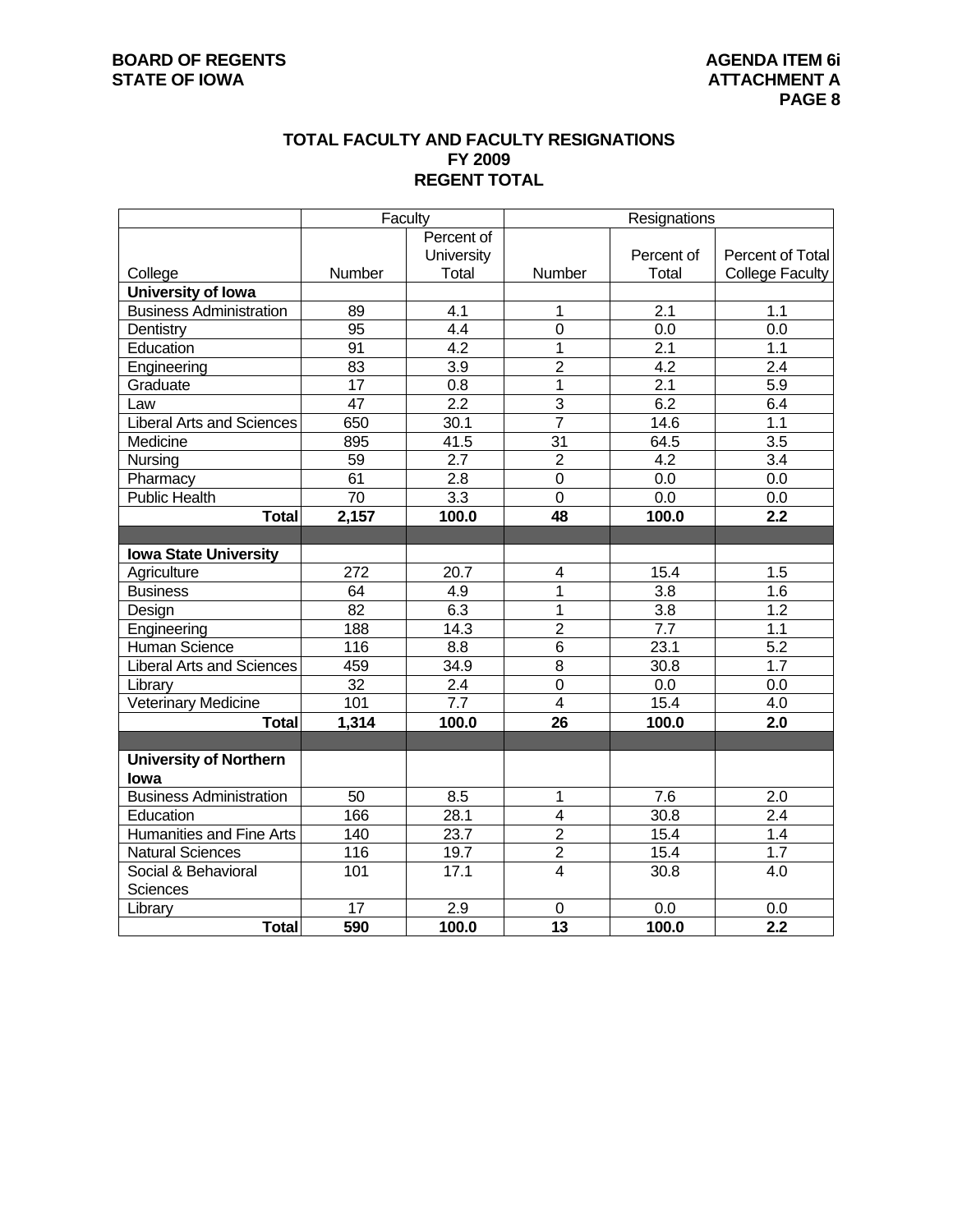| <b>REGENT INSTITUTIONS COMPARISON GROUPS</b> |                                              |                        |                                                 |  |  |  |  |  |  |  |  |
|----------------------------------------------|----------------------------------------------|------------------------|-------------------------------------------------|--|--|--|--|--|--|--|--|
| <b>AVERAGE FACULTY SALARIES, 2008-09</b>     |                                              |                        |                                                 |  |  |  |  |  |  |  |  |
| ESTIMATED FACULTY SALARY INCREASES, 2009-10  |                                              |                        |                                                 |  |  |  |  |  |  |  |  |
|                                              |                                              | <b>Estimated</b>       |                                                 |  |  |  |  |  |  |  |  |
|                                              |                                              | <b>Average Percent</b> | <b>Estimated</b>                                |  |  |  |  |  |  |  |  |
| <b>COMPARISON GROUPS</b>                     | <b>Average Faculty</b><br>Salary 2008-09 (1) | Increase 2009-10       | <b>Average Faculty</b><br><b>Salary 2009-10</b> |  |  |  |  |  |  |  |  |
| University of California, Los Angeles        | 119,600                                      | (2)<br>1.78%           | 121,700                                         |  |  |  |  |  |  |  |  |
| University of Michigan, Ann Arbor            | 112,800                                      | 2.75%                  | 115,900                                         |  |  |  |  |  |  |  |  |
| University of North Carolina, Chapel Hill    | 113,600                                      | 0.00%                  | 113,600                                         |  |  |  |  |  |  |  |  |
| University of Texas, Austin                  | 108,300                                      | 0.00%                  | 108,300                                         |  |  |  |  |  |  |  |  |
| Ohio State University, Main Campus           | 100,700                                      | 2.50%                  | 103,200                                         |  |  |  |  |  |  |  |  |
| University of Illinois, Urbana               | 101,600                                      | 0.00%                  | 101,600                                         |  |  |  |  |  |  |  |  |
| University of Minnesota, Twin Cities         | 101,000                                      | 0.00%                  | 101,000                                         |  |  |  |  |  |  |  |  |
| <b>UNIVERSITY OF IOWA</b>                    | 97,400                                       | 0.00%                  | 97,400                                          |  |  |  |  |  |  |  |  |
| University of Wisconsin                      | 95,800                                       | 0.00%                  | 95,800                                          |  |  |  |  |  |  |  |  |
| Indiana University, Bloomington              | 94,800                                       | 0.00%                  | 94,800                                          |  |  |  |  |  |  |  |  |
| University of Arizona                        | 92,500                                       | 0.00%                  | 92,500                                          |  |  |  |  |  |  |  |  |
|                                              |                                              |                        |                                                 |  |  |  |  |  |  |  |  |
|                                              |                                              |                        |                                                 |  |  |  |  |  |  |  |  |
| University of California, Davis              | 104,900                                      | 1.78%                  | 106,800                                         |  |  |  |  |  |  |  |  |
| Ohio State University, Main Campus           | 100,700                                      | 2.50%                  | 103,200                                         |  |  |  |  |  |  |  |  |
| University of Illinois, Urbana               | 101,600                                      | 0.00%                  | 101,600                                         |  |  |  |  |  |  |  |  |
| University of Minnesota, Twin Cities         | 101,000                                      | 0.00%                  | 101,000                                         |  |  |  |  |  |  |  |  |
| Michigan State University                    | 95,300                                       | 2.00%                  | 97,200                                          |  |  |  |  |  |  |  |  |
| Texas A & M                                  | 94,900                                       | 2.00%                  | 96,800                                          |  |  |  |  |  |  |  |  |
| University of Wisconsin                      | 95,800                                       | 0.00%                  | 95,800                                          |  |  |  |  |  |  |  |  |
| North Carolina State University              | 94,800                                       | 0.00%                  | 94,800                                          |  |  |  |  |  |  |  |  |
| Purdue University, Main Campus               | 92,800                                       | 0.00%                  | 92,800                                          |  |  |  |  |  |  |  |  |
| University of Arizona                        | 92,500                                       | 0.00%                  | 92,500                                          |  |  |  |  |  |  |  |  |
| <b>IOWA STATE UNIVERSITY</b>                 | 91,800                                       | 0.00%                  | 91,800                                          |  |  |  |  |  |  |  |  |
|                                              |                                              |                        |                                                 |  |  |  |  |  |  |  |  |
|                                              |                                              |                        |                                                 |  |  |  |  |  |  |  |  |
| University of North Texas                    | 83,700                                       | 2.00%                  | 85,300                                          |  |  |  |  |  |  |  |  |
| Ohio University, Athens                      | 78,100                                       | 0.00%                  | 78,100                                          |  |  |  |  |  |  |  |  |
| Central Michigan University                  | 75,700                                       | 3.00%                  | 78,000                                          |  |  |  |  |  |  |  |  |
| Illinois State University                    | 72,500                                       | 0.00%                  | 72,500                                          |  |  |  |  |  |  |  |  |
| <b>UNIVERSITY OF NORTHERN IOWA</b>           | 72,100                                       | 0.00%                  | 72,100                                          |  |  |  |  |  |  |  |  |
| Northern Arizona University                  | 69,100                                       | 0.00%                  | 69,100                                          |  |  |  |  |  |  |  |  |
| University of Wisconsin, Eau Claire          | 62,400                                       | 0.00%                  | 62,400                                          |  |  |  |  |  |  |  |  |
| University of North Carolina, Greensboro     | 84,900                                       | n/a                    | n/a                                             |  |  |  |  |  |  |  |  |
| University of Minnesota, Duluth              | 70,500                                       | n/a                    | n/a                                             |  |  |  |  |  |  |  |  |
| Indiana State University, Terre Haute        | 64,600                                       | n/a                    | n/a                                             |  |  |  |  |  |  |  |  |
| California State University, Fresno          | 78,700                                       | n/a                    | n/a                                             |  |  |  |  |  |  |  |  |
|                                              |                                              |                        |                                                 |  |  |  |  |  |  |  |  |

(1) Academe, the Bulletin of the American Association of University Professors, Special Bulletin for 2008-09. The averages are for the ranks of professor, associate professor and assistant professor.

(2) Estimated increases obtained by universities through contacts with comparison institutions. Averages exclude clinical faculty per Academe guidelines. Average increases for Board of Regents, State of Iowa universities are actual increases.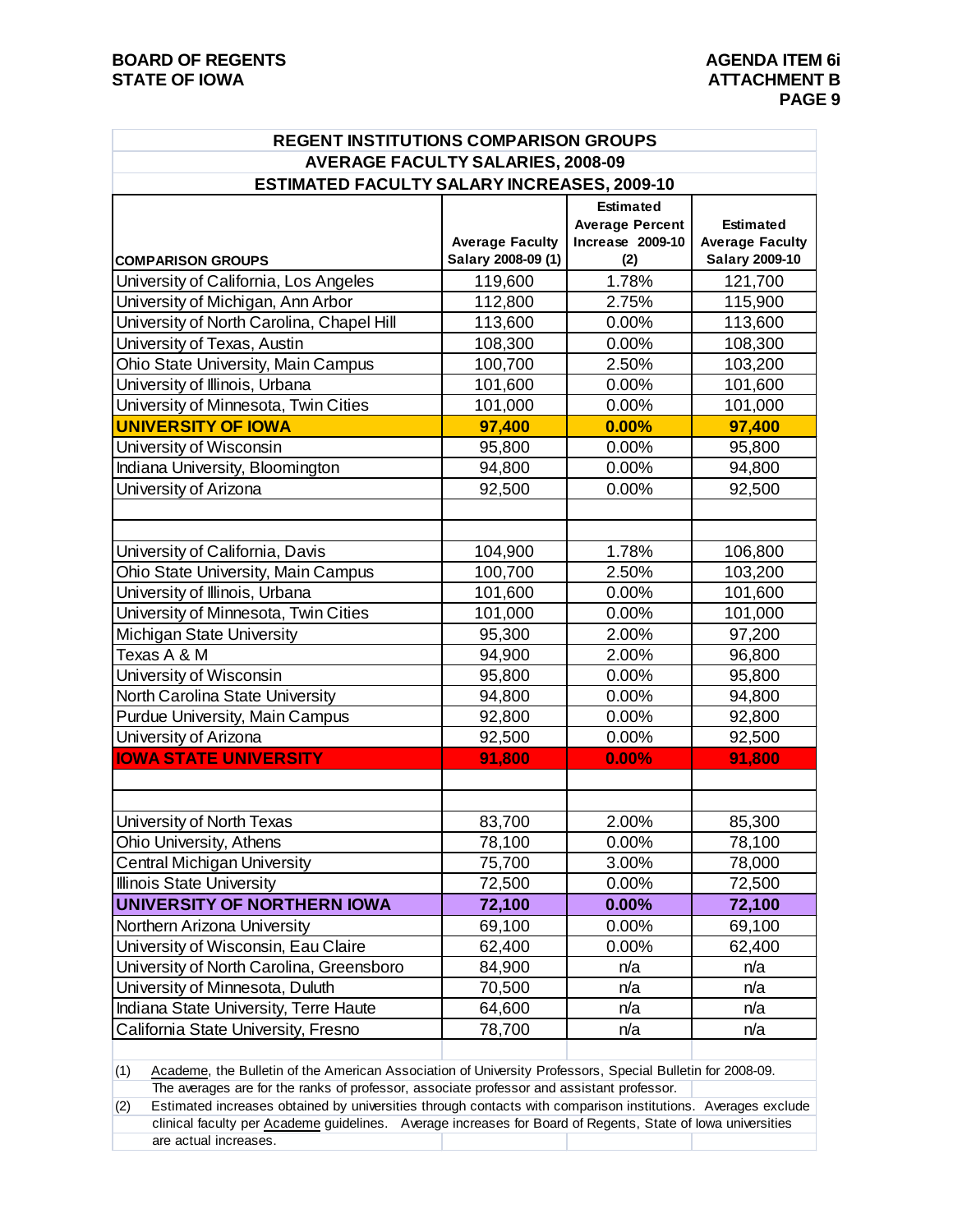# **BOARD OF REGENTS**<br> **BOARD OF REGENTS**<br> **BOARD OF IOWA**<br> **BOARD OF IOWA**<br> **ATTACHMENT C**

### **ATTACHMENT C PAGE 10**

| <b>Average Instructional Faculty Salaries and Relative Standing</b><br>by Academic Rank, AAU Public and Private Institutions, Fall 2008                                                                                                               |                    |            |                |                                     |            |          |                            |            |                |                    |                |                                 |
|-------------------------------------------------------------------------------------------------------------------------------------------------------------------------------------------------------------------------------------------------------|--------------------|------------|----------------|-------------------------------------|------------|----------|----------------------------|------------|----------------|--------------------|----------------|---------------------------------|
|                                                                                                                                                                                                                                                       |                    |            |                |                                     |            |          |                            |            |                |                    |                |                                 |
|                                                                                                                                                                                                                                                       |                    |            |                | (Adjusted to SUI Rank Distribution) |            |          |                            |            |                |                    |                | <b>Three-Professorial-Ranks</b> |
|                                                                                                                                                                                                                                                       |                    | Professor  |                | <b>Associate Professor</b>          |            |          | <b>Assistant Professor</b> |            |                | <b>Combined</b>    |                |                                 |
|                                                                                                                                                                                                                                                       | Average            |            | Salary         | Average                             |            | Salary   | Average                    |            | Salary         | Average            |                | Salary                          |
| Institution                                                                                                                                                                                                                                           | Salary             | N          | Ranking        | Salary                              | N          | Ranking  | Salary                     | N          | Ranking        | Salary             | N              | Ranking                         |
| Stanford                                                                                                                                                                                                                                              | 181,849            | 508        | 2              | 127,979                             | 405        | 1        | 100,794                    | 325        | 2              | 142,947            | 1,238          | 1                               |
| Harvard                                                                                                                                                                                                                                               | 192,559            | 508        | 1              | 112,256                             | 405        | 4        | 101,416                    | 325        | $\mathbf{1}$   | 142,362            | 1,238          | $\overline{2}$                  |
| Chicago, Univ of                                                                                                                                                                                                                                      | 179,514            | 508        | 4              | 106,795                             | 405        | 9        | 97,694                     | 325        | $\overline{4}$ | 134,245            | 1,238          | 3                               |
| Princeton                                                                                                                                                                                                                                             | 180,337            | 508        | 3              | 114,290                             | 405        | 2        | 85,823                     | 325        | 14             | 133,919            | 1,238          | $\overline{4}$                  |
| Penn<br>Columbia                                                                                                                                                                                                                                      | 169,401<br>175,228 | 508<br>508 | 8<br>5         | 114,061<br>112,169                  | 405<br>405 | 3<br>5   | 97,956<br>89,176           | 325<br>325 | 3<br>10        | 132,541<br>132,009 | 1,238<br>1,238 | 5<br>6                          |
| <b>NYU</b>                                                                                                                                                                                                                                            | 170,679            | 508        | $\overline{7}$ | 103,678                             | 405        | 11       | 93,515                     | 325        | $\overline{7}$ | 128,503            | 1,238          | $\overline{7}$                  |
| MIT                                                                                                                                                                                                                                                   | 160,283            | 508        | 11             | 110,278                             | 405        | 6        | 97,459                     | 325        | 5              | 127,432            | 1,238          | 8                               |
| Yale                                                                                                                                                                                                                                                  | 174,714            | 508        | 6              | 99,831                              | 405        | 13       | 85,980                     | 325        | 13             | 126,923            | 1,238          | 9                               |
| Northwestern                                                                                                                                                                                                                                          | 161,764            | 508        | 9              | 105,318                             | 405        | 10       | 93,477                     | 325        | 8              | 125,372            | 1,238          | 10                              |
| Duke                                                                                                                                                                                                                                                  | 161,179            | 508        | 10             | 107,339                             | 405        | 8        | 91,551                     | 325        | 9              | 125,287            | 1,238          | 11                              |
| Cornell University - Endow                                                                                                                                                                                                                            | 154,336            | 508        | 13             | 109,763                             | 405        | 7        | 93,547                     | 325        | 6              | 123,796            | 1,238          | 12                              |
| Wash. Univ - St Louis                                                                                                                                                                                                                                 | 159,292            | 508        | 12             | 96,547                              | 405        | 15       | 85,044                     | 325        | 15             | 119,274            | 1,238          | 13                              |
| Emory                                                                                                                                                                                                                                                 | 153,438            | 508        | 14             | 100,520                             | 405        | 12       | 84,049                     | 325        | 16             | 117,910            | 1,238          | 14                              |
| Southern Cal                                                                                                                                                                                                                                          | 145,018            | 508        | 17             | 95,831                              | 405        | 17       | 86,717                     | 325        | 12             | 113,622            | 1,238          | 15                              |
| <b>UC Berkeley</b>                                                                                                                                                                                                                                    | 143,030            | 508        | 19             | 95,942                              | 405        | 16       | 81,246                     | 325        | 22             | 111,406            | 1,238          | 16                              |
| <b>North Carolina</b><br><b>Brown</b>                                                                                                                                                                                                                 | 142,742<br>146,371 | 508<br>508 | 20<br>15       | 94,068<br>91,916                    | 405<br>405 | 19<br>24 | 82,022<br>76,828           | 325<br>325 | 19<br>27       | 110,879<br>110,300 | 1,238<br>1,238 | 17<br>18                        |
| Michigan                                                                                                                                                                                                                                              | 142,085            | 508        | 21             | 93,087                              | 405        | 22       | 81,611                     | 325        | 21             | 110,180            | 1,238          | 19                              |
| Cornell University - NY Sta                                                                                                                                                                                                                           | 133,935            | 508        | 23             | 98,556                              | 405        | 14       | 87,181                     | 325        | 11             | 110,087            | 1,238          | 20                              |
| Vanderbilt                                                                                                                                                                                                                                            | 145,944            | 508        | 16             | 93,476                              | 405        | 21       | 72,459                     | 325        | 40             | 109,488            | 1,238          | 21                              |
| <b>UCLA</b>                                                                                                                                                                                                                                           | 143,160            | 508        | 18             | \$90,901                            | 405        | 26       | \$78,425                   | 325        | 24             | \$109,070          | 1,238          | 22                              |
| Maryland                                                                                                                                                                                                                                              | 133,402            | 508        | 25             | 94,875                              | 405        | 18       | 83,429                     | 325        | 17             | 107,679            | 1,238          | 23                              |
| Rutgers                                                                                                                                                                                                                                               | 135,475            | 508        | 22             | 93,909                              | 405        | 20       | 75,149                     | 325        | 30             | 106,040            | 1,238          | 24                              |
| Virginia                                                                                                                                                                                                                                              | 133,435            | 508        | 24             | 91,687                              | 405        | 25       | 74,740                     | 325        | 33             | 104,369            | 1,238          | 25                              |
| Texas                                                                                                                                                                                                                                                 | 132,253            | 508        | 27             | 85,326                              | 405        | 36       | 81,800                     | 325        | 20             | 103,656            | 1,238          | 26                              |
| UC San Diego                                                                                                                                                                                                                                          | 133,295            | 508        | 26             | 85,295                              | 405        | 37       | 77,716                     | 325        | 26             | 103,002            | 1,238          | 27                              |
| Rochester                                                                                                                                                                                                                                             | 124,421            | 508        | 39             | 89,600                              | 405        | 27       | 82,382                     | 325        | 18             | 101,993            | 1,238          | 28                              |
| Penn State                                                                                                                                                                                                                                            | 131,078<br>126,537 | 508<br>508 | 28<br>35       | 87,677<br>92,230                    | 405<br>405 | 30<br>23 | 72,395<br>71,562           | 325<br>325 | 41<br>45       | 101,474            | 1,238<br>1,238 | 29<br>30                        |
| <b>SUNY-Stony Brook</b><br><b>UC</b> Irvine                                                                                                                                                                                                           | 130,724            | 508        | 29             | 83,966                              | 405        | 40       | 74,626                     | 325        | 34             | 100,882<br>100,701 | 1,238          | 31                              |
| <b>Illinois</b>                                                                                                                                                                                                                                       | 129,579            | 508        | 30             | 83,509                              | 405        | 41       | 76,265                     | 325        | 28             | 100,512            | 1,238          | 32                              |
| Minnesota                                                                                                                                                                                                                                             | 127,436            | 508        | 32             | 86,219                              | 405        | 33       | 74,954                     | 325        | 32             | 100,175            | 1,238          | 33                              |
| SUNY-Buffalo                                                                                                                                                                                                                                          | 126,629            | 508        | 34             | 87,970                              | 405        | 29       | 71,616                     | 325        | 44             | 99,540             | 1,238          | 34                              |
| <b>Ohio State</b>                                                                                                                                                                                                                                     | 126,441            | 508        | 36             | 84,213                              | 405        | 39       | 74,982                     | 325        | 31             | 99,118             | 1,238          | 35                              |
| <b>Brandeis</b>                                                                                                                                                                                                                                       | 121,304            | 508        | 44             | 87,038                              | 405        | 32       | 78,886                     | 325        | 23             | 98,959             | 1,238          | 36                              |
| Pittsburgh                                                                                                                                                                                                                                            | 127,293            | 508        | 33             | 85,607                              | 405        | 35       | 71,102                     | 325        | 47             | 98,904             | 1,238          | 37                              |
| Washington                                                                                                                                                                                                                                            | 121,642            | 508        | 41             | 87,127                              | 405        | 31       | 78,035                     | 325        | 25             | 98,903             | 1,238          | 38                              |
| Colorado                                                                                                                                                                                                                                              | 121,536            | 508        | 42             | 88,929                              | 405        | 28       | 75,644                     | 325        | 29             | 98,821             | 1,238          | 39                              |
| <b>UC Santa Barbara</b>                                                                                                                                                                                                                               | 128,909            | 508        | 31             | 78,464                              | 405        | 53       | 74,021                     | 325        | 36             | 97,997             | 1,238          | 40                              |
| lowa<br>Case Western                                                                                                                                                                                                                                  | 124,574<br>121,471 | 508<br>508 | 38<br>43       | 83,086                              | 405<br>405 | 43<br>44 | 72,587                     | 325<br>325 | 39<br>38       | 97,354<br>96,095   | 1,238          | 41<br>42                        |
| Tulane                                                                                                                                                                                                                                                | 125,930            | 508        | 37             | 83,013<br>83,363                    | 405        | 42       | 72,732<br>65,183           | 325        | 55             | 96,057             | 1,238<br>1,238 | 43                              |
| Michigan State                                                                                                                                                                                                                                        | 121,885            | 508        | 40             | 85,895                              | 405        | 34       | 66,863                     | 325        | 51             | 95,667             | 1,238          | 44                              |
| <b>UC Davis</b>                                                                                                                                                                                                                                       | 119,698            | 508        | 45             | 81,533                              | 405        | 49       | 74,378                     | 325        | 35             | 95,315             | 1,238          | 45                              |
| Indiana                                                                                                                                                                                                                                               | 118,405            | 508        | 46             | 81,646                              | 405        | 48       | 71,065                     | 325        | 48             | 93,952             | 1,238          | 46                              |
| Texas A&M                                                                                                                                                                                                                                             | 116,257            | 508        | 48             | 81,766                              | 405        | 47       | 72,217                     | 325        | 43             | 93,412             | 1,238          | 47                              |
| Purdue                                                                                                                                                                                                                                                | 114,959            | 508        | 50             | 80,184                              | 405        | 50       | 72,297                     | 325        | 42             | 92,383             | 1,238          | 48                              |
| Kansas                                                                                                                                                                                                                                                | 117,336            | 508        | 47             | 79,634                              | 405        | 51       | 67,080                     | 325        | 50             | 91,809             | 1,238          | 49                              |
| <b>Wisconsin</b>                                                                                                                                                                                                                                      | 109,510            | 508        | 56             | 84,463                              | 405        | 38       | 73,046                     | 325        | 37             | 91,743             | 1,238          | 50                              |
| Iowa State                                                                                                                                                                                                                                            | 112,117            | 508        | 52             | 81,917                              | 405        | 46       | 71,492                     | 325        | 46             | 91,572             | 1,238          | 51                              |
| Syracuse                                                                                                                                                                                                                                              | 111,982            | 508        | 53             | 82,068                              | 405        | 45       | 69,317                     | 325        | 49             | 90,995             | 1,238          | 52                              |
| Arizona                                                                                                                                                                                                                                               | 114,482            | 508        | 51             | 79,510                              | 405        | 52       | 66,641                     | 325        | 52             | 90,482             | 1,238          | 53                              |
| Florida<br>Nebraska                                                                                                                                                                                                                                   | 115,180<br>110,113 | 508<br>508 | 49<br>55       | 75,403<br>76,698                    | 405<br>405 | 55<br>54 | 63,614<br>66,312           | 325<br>325 | 56<br>54       | 88,630<br>87,683   | 1,238<br>1,238 | 54<br>55                        |
| Missouri                                                                                                                                                                                                                                              | 111,172            | 508        | 54             | 75,254                              | 405        | 56       | 61,109                     | 325        | 57             | 86,279             | 1,238          | 56                              |
| Oregon                                                                                                                                                                                                                                                | 99,777             | 508        | 57             | 72,447                              | 405        | 57       | 66,361                     | 325        | 53             | 82,064             | 1,238          | 57                              |
|                                                                                                                                                                                                                                                       |                    |            |                |                                     |            |          |                            |            |                |                    |                |                                 |
| Mean                                                                                                                                                                                                                                                  | \$136,721          |            |                | \$91,511                            |            |          | \$78,694                   |            |                | \$106,698          |                |                                 |
|                                                                                                                                                                                                                                                       |                    |            |                |                                     |            |          |                            |            |                |                    |                |                                 |
| note: Salaries of faculty on 12-month contracts are adjusted to an academic year basis using a 9/11ths (.818) factor.<br>source: Annual AAUP Faculty Salary Survey for fulltime instructional faculty as exchanged via the AAU Data Exchange (AAUDE). |                    |            |                |                                     |            |          |                            |            |                |                    |                |                                 |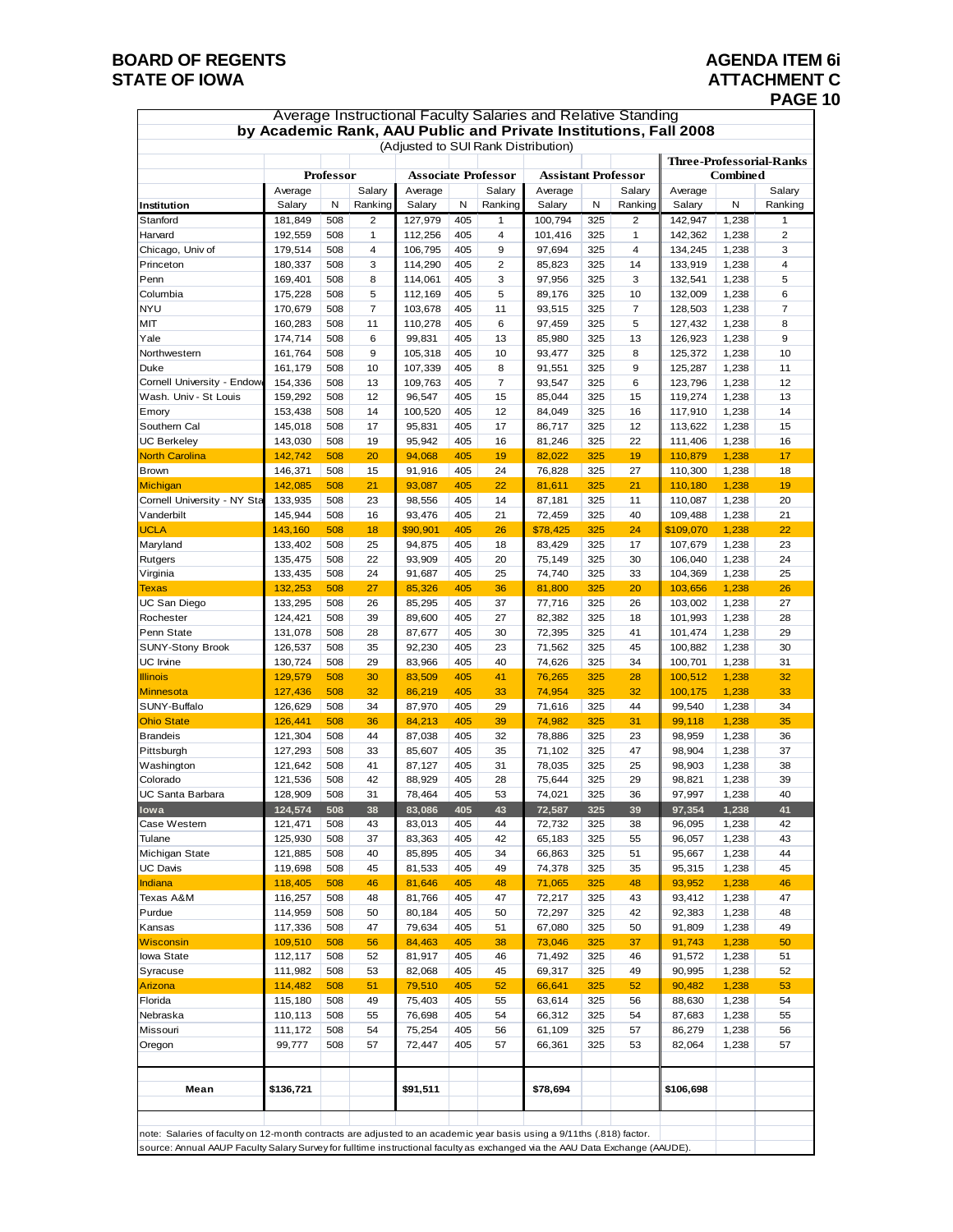## **BOARD OF REGENTS**<br> **BOARD OF REGENTS**<br> **BOARD OF IOWA**<br> **ATTACHMENT D**

# **STATACHMENT D<br>PAGE 11**

| Average Instructional Faculty Salaries and Relative Standing by Academic Rank, AAU Public and Private Institutions, Fall 2008 |                                                     |           |                |          |                            |                |          |                            |                |                                 |       |                |  |
|-------------------------------------------------------------------------------------------------------------------------------|-----------------------------------------------------|-----------|----------------|----------|----------------------------|----------------|----------|----------------------------|----------------|---------------------------------|-------|----------------|--|
| <b>AAUDE salaries, 2008</b>                                                                                                   | (Normalized for ISU Rank Distribution)<br>9/15/2009 |           |                |          |                            |                |          |                            |                | <b>Three-Professorial-Ranks</b> |       |                |  |
|                                                                                                                               |                                                     | Professor |                |          | <b>Associate Professor</b> |                |          | <b>Assistant Professor</b> |                | Combined                        |       |                |  |
|                                                                                                                               | Average                                             |           | Salary         | Average  |                            | Salary         | Average  |                            | Salary         | Average                         |       | Salary         |  |
| Institution                                                                                                                   | Salary                                              | N         | Ranking        | Salary   | N                          | Ranking        | Salary   | N                          | Ranking        | Salary                          | N     | Ranking        |  |
| Stanford                                                                                                                      | 181,850                                             | 508       | 2              | 127,980  | 378                        | $\mathbf{1}$   | 100,794  | 324                        | 3              | 143,317                         | 1,210 | 1              |  |
| Harvard                                                                                                                       | 192,559                                             | 508       | $\mathbf{1}$   | 112,256  | 378                        | 6              | 101,416  | 324                        | $\overline{c}$ | 143,068                         | 1,210 | $\overline{2}$ |  |
| Cal Tech *                                                                                                                    | 172,500                                             | 508       | $\overline{7}$ | 126,200  | 378                        | 2              | 105,500  | 324                        | $\mathbf{1}$   | 140,096                         | 1,210 | 3              |  |
| Chicago                                                                                                                       | 179,518                                             | 508       | $\overline{4}$ | 106,800  | 378                        | 10             | 97,696   | 324                        | 5              | 134,892                         | 1,210 | 4              |  |
| Columbia                                                                                                                      | 178,848                                             | 508       | 5              | 113,349  | 378                        | 5              | 89,727   | 324                        | 11             | 134,523                         | 1,210 | 5              |  |
| Princeton                                                                                                                     | 180,337                                             | 508       | 3              | 114,290  | 378                        | 3              | 85,823   | 324                        | 17             | 134,396                         | 1,210 | 6              |  |
| Penn                                                                                                                          | 169,401                                             | 508       | 9              | 114,061  | 378                        | $\overline{4}$ | 97,956   | 324                        | 4              | 132,982                         | 1,210 | 7              |  |
| New York Univ.                                                                                                                | 170,680                                             | 508       | 8              | 103,680  | 378                        | 13             | 93,518   | 324                        | 8              | 129,088                         | 1,210 | 8              |  |
| MIT                                                                                                                           | 160,283                                             | 508       | 12             | 110,278  | 378                        | $\overline{7}$ | 97,459   | 324                        | 6              | 127,839                         | 1,210 | 9              |  |
| Yale                                                                                                                          | 174,715                                             | 508       | 6              | 99,833   | 378                        | 15             | 85,981   | 324                        | 16             | 127,562                         | 1,210 | 10             |  |
| Northwestern                                                                                                                  | 161,764                                             | 508       | 10             | 105,318  | 378                        | 11             | 93,477   | 324                        | 9              | 125,846                         | 1,210 | 11             |  |
| Duke                                                                                                                          | 161,179                                             | 508       | 11             | 107,339  | 378                        | 9              | 91,551   | 324                        | 10             | 125,715                         | 1,210 | 12             |  |
| Cornell - Endowed                                                                                                             | 154,336                                             | 508       | 14             | 109,763  | 378                        | 8              | 93,547   | 324                        | $\overline{7}$ | 124,134                         | 1,210 | 13             |  |
| Wash Univ - St. Louis                                                                                                         | 159,294                                             | 508       | 13             | 96,547   | 378                        | 18             | 85,045   | 324                        | 18             | 119,810                         | 1,210 | 14             |  |
| Emory                                                                                                                         | 153,442                                             | 508       | 15             | 100,523  | 378                        | 14             | 84,054   | 324                        | 19             | 118,330                         | 1,210 | 15             |  |
| Rice *                                                                                                                        | 146,600                                             | 508       | 16             | 104,300  | 378                        | 12             | 87,400   | 324                        | 13             | 117,534                         | 1,210 | 16             |  |
| Southern Cal                                                                                                                  | 145,020                                             | 508       | 19             | 95,836   | 378                        | 20             | 86,720   | 324                        | 15             | 114,044                         | 1,210 | 17             |  |
| Cal - Berkeley                                                                                                                | 143,464                                             | 508       | 21             | 96,086   | 378                        | 19             | 81,338   | 324                        | 25             | 112,028                         | 1,210 | 18             |  |
| Carnegie Mellon *                                                                                                             | 136,500                                             | 508       | 25             | 98,500   | 378                        | 17             | 88,600   | 324                        | 12             | 111,803                         | 1,210 | 19             |  |
| North Carolina                                                                                                                | 142,749                                             | 508       | 22             | 94,074   | 378                        | 23             | 82,026   | 324                        | 22             | 111,284                         | 1,210 | 20             |  |
|                                                                                                                               |                                                     |           |                |          |                            |                |          |                            |                |                                 |       |                |  |
| Cal - Los Angeles                                                                                                             | 144,505                                             | 508       | 20             | 92,101   | 378                        | 27             | 79,610   | 324                        | 26             | 110,757                         | 1,210 | 21             |  |
| <b>Brown</b>                                                                                                                  | 146,371                                             | 508       | 17             | 91,916   | 378                        | 28             | 76,828   | 324                        | 30             | 110,738                         | 1,210 | 22             |  |
| Michigan                                                                                                                      | 142,088                                             | 508       | 23             | 93,089   | 378                        | 25             | 81,613   | 324                        | 24             | 110,588                         | 1,210 | 23             |  |
| Cornell - Contract (publ)                                                                                                     | 133,948                                             | 508       | 26             | 98,565   | 378                        | 16             | 87,187   | 324                        | 14             | 110,373                         | 1,210 | 24             |  |
| Vanderiblt                                                                                                                    | 145,944                                             | 508       | 18             | 93,476   | 378                        | 24             | 72,459   | 324                        | 43             | 109,877                         | 1,210 | 25             |  |
| Maryland                                                                                                                      | 133,415                                             | 508       | 29             | 94,881   | 378                        | 22             | 83,432   | 324                        | 20             | 107,993                         | 1,210 | 26             |  |
| Rutgers                                                                                                                       | 137,546                                             | 508       | 24             | 94,889   | 378                        | 21             | 75,973   | 324                        | 32             | 107,733                         | 1,210 | 27             |  |
| Virginia                                                                                                                      | 133,444                                             | 508       | 28             | 91,691   | 378                        | 29             | 74,743   | 324                        | 38             | 104,682                         | 1,210 | 28             |  |
| Texas                                                                                                                         | 132,253                                             | 508       | 30             | 85,326   | 378                        | 40             | 81,800   | 324                        | 23             | 104,083                         | 1,210 | 29             |  |
| Cal - San Diego                                                                                                               | 133,772                                             | 508       | 27             | 85,458   | 378                        | 39             | 77,747   | 324                        | 29             | 103,678                         | 1,210 | 30             |  |
| Rochester                                                                                                                     | 124,421                                             | 508       | 42             | 89,600   | 378                        | 30             | 82,382   | 324                        | 21             | 102,286                         | 1,210 | 31             |  |
| Cal - Irvine                                                                                                                  | 131,798                                             | 508       | 31             | 84,587   | 378                        | 41             | 75,097   | 324                        | 35             | 101,867                         | 1,210 | 32             |  |
| Penn State                                                                                                                    | 131,081                                             | 508       | 32             | 87,678   | 378                        | 33             | 72,396   | 324                        | 44             | 101,808                         | 1,210 | 33             |  |
| SUNY - Stony Brook                                                                                                            | 126,539                                             | 508       | 38             | 92,232   | 378                        | 26             | 71,565   | 324                        | 48             | 101,101                         | 1,210 | 34             |  |
| <b>Illinois</b>                                                                                                               | 129,580                                             | 508       | 33             | 83,509   | 378                        | 44             | 76,265   | 324                        | 31             | 100,912                         | 1,210 | 35             |  |
| <b>Minnesota</b>                                                                                                              | 127,441                                             | 508       | 35             | 86,223   | 378                        | 36             | 74,957   | 324                        | 37             | 100,511                         | 1,210 | 36             |  |
| SUNY - Buffalo                                                                                                                | 126,632                                             | 508       | 37             | 87,973   | 378                        | 32             | 71,619   | 324                        | 47             | 99,824                          | 1,210 | 37             |  |
| <b>Ohio State</b>                                                                                                             | 126,447                                             | 508       | 39             | 84,217   | 378                        | 43             | 74,986   | 324                        | 36             | 99,475                          | 1,210 | 38             |  |
| <b>Brandeis</b>                                                                                                               | 121,305                                             | 508       | 48             | 87,039   | 378                        | 35             | 78,886   | 324                        | 27             | 99,242                          | 1,210 | 39             |  |
| Pittsburgh                                                                                                                    | 127,302                                             | 508       | 36             | 85,614   | 378                        | 38             | 71,110   | 324                        | 50             | 99,232                          | 1,210 | 40             |  |
| Washington                                                                                                                    | 121,650                                             | 508       | 45             | 87,131   | 378                        | 34             | 78,039   | 324                        | 28             | 99,189                          | 1,210 | 41             |  |
| Colorado                                                                                                                      | 121,536                                             | 508       | 46             | 88,929   | 378                        | 31             | 75,644   | 324                        | 34             | 99,061                          | 1,210 | 42             |  |
| Cal - Santa Barbara                                                                                                           | 128,982                                             | 508       | 34             | 78,488   | 378                        | 56             | 74,021   | 324                        | 39             | 98,491                          | 1,210 | 43             |  |
| Cal - Davis                                                                                                                   | 122,678                                             | 508       | 43             | 83,139   | 378                        | 46             | 75,867   | 324                        | 33             | 97,792                          | 1,210 | 44             |  |
| lowa                                                                                                                          | 124,582                                             | 508       | 41             | 83,091   | 378                        | 47             | 72,592   | 324                        | 42             | 97,699                          | 1,210 | 45             |  |
| Case                                                                                                                          | 121,473                                             | 508       | 47             | 83,017   | 378                        | 48             | 72,735   | 324                        | 41             | 96,409                          | 1,210 | 46             |  |
| Tulane                                                                                                                        | 125,934                                             | 508       | 40             | 83,365   | 378                        | 45             | 65,185   | 324                        | 58             | 96,369                          | 1,210 | 47             |  |
| <b>Michigan State</b>                                                                                                         | 121,894                                             | 508       | 44             | 85,899   | 378                        | 37             | 66,866   | 324                        | 54             | 95,915                          | 1,210 | 48             |  |
| Indiana                                                                                                                       | 118,409                                             | 508       | 49             | 81,648   | 378                        | 52             | 71,066   | 324                        | 51             | 94,248                          | 1,210 | 49             |  |
| <b>Texas A&amp;M</b>                                                                                                          | 116,257                                             | 508       | 51             | 81,766   | 378                        | 51             | 72,217   | 324                        | 46             | 93,689                          | 1,210 | 50             |  |
| <b>Purdue</b>                                                                                                                 | 114,967                                             | 508       | 53             | 80,187   | 378                        | 53             | 72,299   | 324                        | 45             | 92,677                          | 1,210 | 51             |  |
| Kansas                                                                                                                        |                                                     |           | 50             |          |                            | 54             |          |                            |                |                                 |       |                |  |
|                                                                                                                               | 117,336                                             | 508       |                | 79,634   | 378                        |                | 67,080   | 324                        | 53             | 92,101                          | 1,210 | 52             |  |
| <b>Wisconsin</b>                                                                                                              | 109,512                                             | 508       | 59<br>55       | 84,466   | 378                        | 42<br>50       | 73,048   | 324                        | 40<br>49       | 91,924                          | 1,210 | 53<br>54       |  |
| <b>lowa State</b>                                                                                                             | 112,125                                             | 508       |                | 81,920   | 378                        |                | 71,494   | 324                        |                | 91,809                          | 1,210 |                |  |
| Syracuse                                                                                                                      | 111,982                                             | 508       | 56             | 82,068   | 378                        | 49             | 69,317   | 324                        | 52             | 91,213                          | 1,210 | 55             |  |
| Arizona                                                                                                                       | \$114,485                                           | 508       | 54             | \$79,512 | 378                        | 55             | \$66,642 | 324                        | 55             | \$90,748                        | 1,210 | 56             |  |
| Florida                                                                                                                       | 115,189                                             | 508       | 52             | 75,408   | 378                        | 58             | 63,619   | 324                        | 59             | 88,953                          | 1,210 | 57             |  |
| Nebraska                                                                                                                      | 110,121                                             | 508       | 58             | 76,702   | 378                        | 57             | 66,315   | 324                        | 57             | 87,951                          | 1,210 | 58             |  |
| Missouri                                                                                                                      | 111,178                                             | 508       | 57             | 75,258   | 378                        | 59             | 61,112   | 324                        | 60             | 86,551                          | 1,210 | 59             |  |
| Oregon                                                                                                                        | 99,777                                              | 508       | 60             | 72,447   | 378                        | 60             | 66,361   | 324                        | 56             | 82,291                          | 1,210 | 60             |  |
| Johns Hopkins*                                                                                                                |                                                     |           |                |          |                            |                |          |                            |                |                                 |       |                |  |
|                                                                                                                               |                                                     |           |                |          |                            |                |          |                            |                |                                 |       |                |  |
| institutions included, $n = 60$                                                                                               |                                                     |           |                |          |                            |                |          |                            |                |                                 |       |                |  |
|                                                                                                                               |                                                     |           | $=$ avg #      | \$92,519 | 378                        | = avg # 1      | \$79,530 | 324                        |                | $= avg # $108,002$              | 1,210 | $=$ avg #      |  |

note: Salaries of faculty on 12-month contracts are adjusted to an academic year basis using a 9/11 factor, unless specified otherw ise by the reporting institution. Rankings are based on the magnitude of the average salaries (i.e. largest average salary = 1). "Unw eighted" means are calculated w ith each each institution carrying the w eight of one (1). Source Annual AAUP Faculty Salary Surveys as exchanged via the AAUD Data Exchange (AAUDE). \* Institutions did not submit to AAUDE, therefore data w ere draw n from the Chronicle, as available.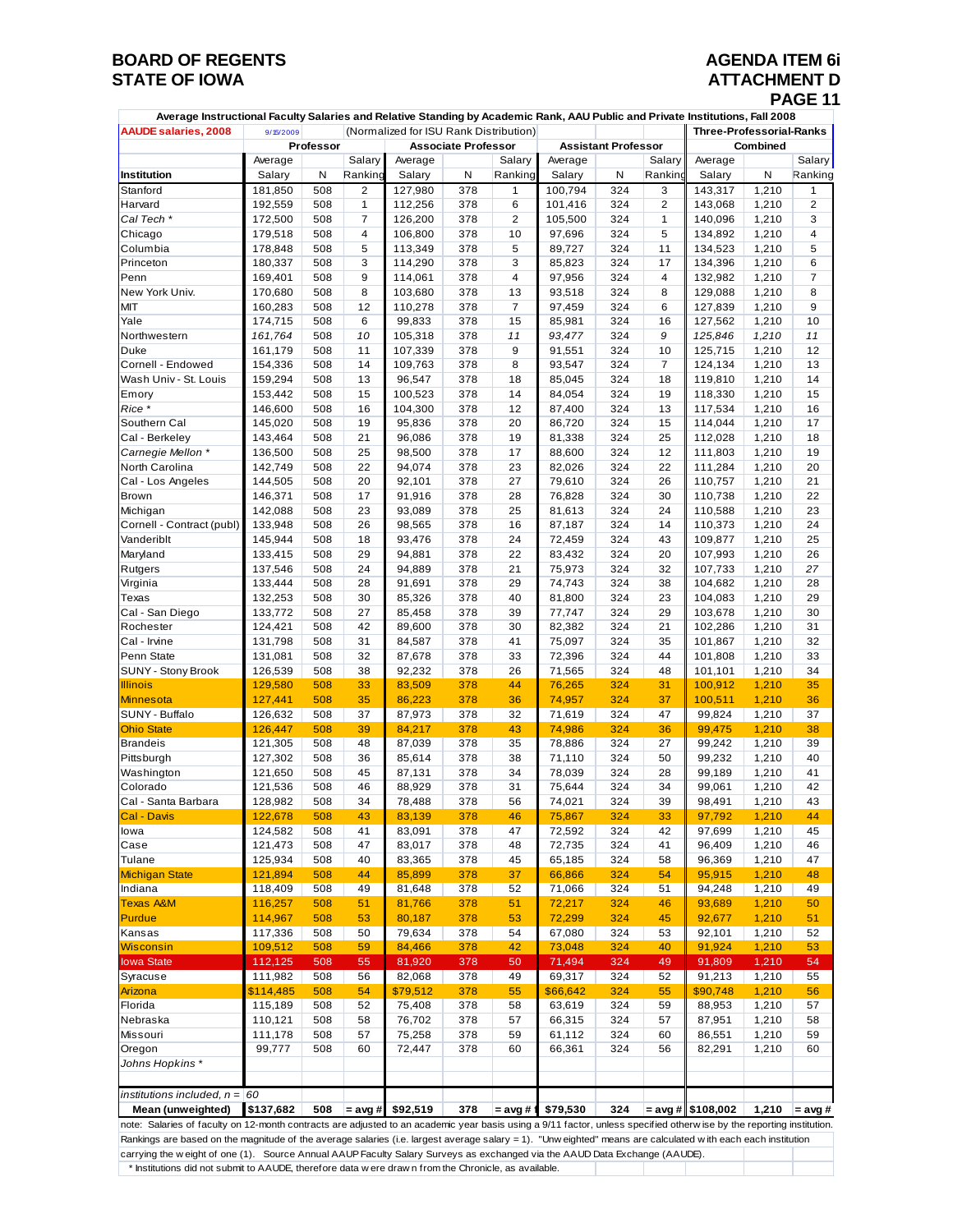## **BOARD OF REGENTS**<br> **BOARD OF REGENTS**<br> **BOARD OF IOWA**<br> **BOARD OF IOWA**<br> **ATTACHMENT E**

## **ATTACHMENT E PAGE 12**

| Average Faculty Salaries by Academic Rank, FY 2010<br>(Peer institutions as listed by Education Trust*)<br>Peers Adjusted to UNI Rank Distribution                              |                  |            |                |                                          |            |          |                            |            |          |                  |            |          |
|---------------------------------------------------------------------------------------------------------------------------------------------------------------------------------|------------------|------------|----------------|------------------------------------------|------------|----------|----------------------------|------------|----------|------------------|------------|----------|
|                                                                                                                                                                                 |                  |            |                | Three Ranks Combined Assistant Professor |            |          | <b>Associate Professor</b> |            |          |                  | Professor  |          |
|                                                                                                                                                                                 | Average          |            | Salary         | Average                                  |            | Salary   | Average                    |            | Salary   | Average          |            | Salary   |
| University                                                                                                                                                                      | 3 Salary         | N          |                | Ranking AI Salary                        | N          |          | Ranking AO Salary          | N          | Ranking  | P Salary         | N          | Ranking  |
| University of California - Riverside                                                                                                                                            | 98,768           | 684        | 1              | 70,000                                   | 204        | 1        | 83,800                     | 147        | 1        | 123,000          | 333        | 1        |
| University of New Hampshire                                                                                                                                                     | 95,053           | 564        | $\overline{2}$ | 72,100                                   | 105        | 2        | 87,000                     | 232        | 2        | 113,900          | 227        | 3        |
| University of Alabama                                                                                                                                                           | 88,705           | 802        | 3              | 63,300                                   | 249        | 8        | 80,300                     | 243        | 4        | 115,700          | 310        | 2        |
| University of North Carolina-Charlotte                                                                                                                                          | 85,699           | 734        | 4              | 69,800                                   | 260        | 3        | 82,800                     | 270        | 3        | 109,800          | 204        | 4        |
| University of North Carolina-Greensboro                                                                                                                                         | 84,863           | 543        | 5              | 65,400                                   | 161        | 6        | 78,900                     | 204        | 7        | 109,300          | 178        | 5        |
| <b>University of North Texas</b>                                                                                                                                                | 83,674           | 736        | 6              | 65,900                                   | 215        | 5        | 79,300                     | 271        | 6        | 103,700          | 250        | 7        |
| West Chester University of Pennsylvania                                                                                                                                         | 80,334           | 454        | 7              | 63,700                                   | 152        | 7        | 79,400                     | 145        | 5        | 97,300           | 157        | 13       |
| Indiana University of Pennsylvania-Main                                                                                                                                         | 79,474           | 554        | 8              | 61,500                                   | 185        | 16       | 78,600                     | 176        | 8        | 97,500           | 193        | 12       |
| California State University - Fresno                                                                                                                                            | 78,714           | 538        | 9              | 62,500                                   | 186        | 11       | 74,100                     | 130        | 15       | 95,000           | 222        | 16       |
| University of Mississippi-Main                                                                                                                                                  | 78,210           | 583        | 10             | 61,600                                   | 234        | 15       | 77,200                     | 192        | 9        | 104,200          | 157        | 6        |
| <b>Ohio University</b>                                                                                                                                                          | 78,148           | 710        | 11             | 61,800                                   | 212        | 13       | 74,600                     | 292        | 13       | 100,000          | 206        | 9        |
| West Virginia University                                                                                                                                                        | 78,034           | 804        | 12             | 60,200                                   | 305        | 22       | 72,800                     | 227        | 19       | 102,400          | 272        | 8        |
| Bloomsburg University of Pennsylvania                                                                                                                                           | 77,703           | 349        | 13             | 60,500                                   | 130        | 20       | 76,600                     | 101        | 10       | 97,600           | 118        | 11       |
| East Carolina University                                                                                                                                                        | 77,459           | 932        | 14             | 67,300                                   | 368        | 4        | 76,200                     | 347        | 12       | 96,700           | 217        | 15       |
| University of North Carolina-Wilmington                                                                                                                                         | 76,224           | 488        | 15             | 62,100                                   | 179        | 12       | 74,600                     | 152        | 14       | 93,900           | 157        | 18       |
| Kent State University-Main                                                                                                                                                      | 75,779           | 694        | 16             | 59,300                                   | 231        | 25       | 71,400                     | 242        | 22       | 97,800           | 221        | 10       |
| Appalachian State University                                                                                                                                                    | 75,716           | 642        | 17             | 60,500                                   | 220        | 21<br>27 | 73,900                     | 180        | 16<br>24 | 90,900           | 242        | 23       |
| <b>Central Michigan University</b>                                                                                                                                              | 75,706           | 651        | 18             | 58,100                                   | 217        | 9        | 70,900                     | 158        |          | 92,300           | 276        | 22       |
| Oakland University                                                                                                                                                              | 75,419           | 418        | 19             | 63,200                                   | 128        |          | 71,800                     | 169        | 21       | 93,400<br>92.900 | 121        | 19       |
| Northern Illinois University                                                                                                                                                    | 74,038           | 773        | 20             | 60,900<br>56,600                         | 240        | 18       | 71,200                     | 318        | 23       | 94,300           | 215        | 20       |
| Bow ling Green State University-Main                                                                                                                                            | 73,837           | 569<br>447 | 21<br>22       | 59.600                                   | 141        | 35<br>24 | 70,600                     | 267<br>114 | 25<br>30 |                  | 161        | 17<br>32 |
| Eastern Illinois University                                                                                                                                                     | 73,369<br>73,235 | 405        | 23             | 59,100                                   | 137<br>112 | 26       | 68,200<br>73,300           | 135        | 18       | 86,000<br>83,200 | 196<br>158 | 37       |
| University of Nebraska-Omaha<br>Mississippi State University                                                                                                                    | 72,835           | 900        | 24             | 61,000                                   | 360        | 17       | 70,200                     | 244        | 26       | 89,400           | 296        | 25       |
| Saint Cloud State University                                                                                                                                                    | 72,730           | 686        | 25             | 60,800                                   | 234        | 19       | 69,700                     | 167        | 28       | 84,300           | 285        | 34       |
| Florida A & M University                                                                                                                                                        | 72,701           | 524        | 26             | 59,900                                   | 185        | 23       | 72,800                     | 178        | 20       | 87,300           | 161        | 28       |
| Winona State University                                                                                                                                                         | 72,571           | 360        | 27             | 57,300                                   | 107        | 31       | 65,500                     | 81         | 37       | 85,400           | 172        | 33       |
| <b>Illinois State University</b>                                                                                                                                                | 72,483           | 694        | 28             | 61,800                                   | 214        | 14       | 67,100                     | 247        | 33       | 88,000           | 233        | 26       |
| Kutztown University of Pennsylvania                                                                                                                                             | 72,453           | 377        | 29             | 57,100                                   | 177        | 32       | 76,600                     | 107        | 11       | 96,900           | 93         | 14       |
| University of Northern low a                                                                                                                                                    | 72,090           | 506        | 30             | 55,700                                   | 131        | 39       | 70,200                     | 204        | 27       | 86,900           | 171        | 30       |
| North Dakota State University-Main                                                                                                                                              | 71,689           | 496        | 31             | 63,100                                   | 220        | 10       | 66,600                     | 137        | 34       | 90,300           | 139        | 24       |
| Western Illinois University                                                                                                                                                     | 70,756           | 543        | 32             | 54,900                                   | 172        | 40       | 67,700                     | 173        | 32       | 87,200           | 198        | 29       |
| University of Minnesota-Duluth                                                                                                                                                  | 70,545           | 353        | 33             | 56,000                                   | 145        | 37       | 73,300                     | 128        | 17       | 92,500           | 80         | 21       |
| <b>Northern Arizona University</b>                                                                                                                                              | 69,131           | 667        | 34             | 54,000                                   | 224        | 46       | 64,600                     | 192        | 40       | 86,100           | 251        | 31       |
| South Dakota State University                                                                                                                                                   | 68,945           | 355        | 35             | 57,100                                   | 117        | 33       | 66,000                     | 90         | 36       | 80,100           | 148        | 43       |
| Montana State University-Bozeman                                                                                                                                                | 68,641           | 392        | 36             | 57,500                                   | 136        | 29       | 65,000                     | 123        | 39       | 83.400           | 133        | 36       |
| The University of Montana-Missoula                                                                                                                                              | 67,673           | 460        | 37             | 55,800                                   | 133        | 38       | 62,800                     | 121        | 47       | 78,200           | 206        | 47       |
| <b>Grand Valley State University</b>                                                                                                                                            | 67,146           | 790        | 38             | 54,600                                   | 308        | 43       | 68,200                     | 309        | 29       | 87,600           | 173        | 27       |
| Northern Michigan University                                                                                                                                                    | 67,108           | 270        | 39             | 53,300                                   | 84         | 48       | 63,800                     | 89         | 43       | 82,100           | 97         | 39       |
| Tennessee Technological University                                                                                                                                              | 67,055           | 341        | 40             | 52,400                                   | 97         | 52       | 63,100                     | 87         | 46       | 78,300           | 157        | 46       |
| Radford University                                                                                                                                                              | 66,838           | 346        | 41             | 57,000                                   | 136        | 34       | 65,100                     | 79         | 38       | 78,100           | 131        | 48       |
| Georgia Southern University                                                                                                                                                     | 66,615           | 600        | 42             | 57,400                                   | 273        | 30       | 68,100                     | 182        | 31       | 82,100           | 145        | 40       |
| University of Northern Colorado                                                                                                                                                 | 66,463           | 351        | 43             | 52,400                                   | 127        | 51       | 63,100                     | 86         | 45       | 81,500           | 138        | 41       |
| SUNY College At Oswego                                                                                                                                                          | 65,324           | 300        | 44             | 54,300                                   | 134        | 45       | 66,600                     | 92         | 35       | 83,700           | 74         | 35       |
| Murray State University                                                                                                                                                         | 65,094           | 309        | 45             | 52,700                                   | 113        | 49       | 64,200                     | 95         | 42       | 79,800           | 101        | 44       |
| University of Wisconsin-Whitew ater                                                                                                                                             | 64,636           | 297        | 46             | 58,000                                   | 97         | 28       | 62,200                     | 113        | 48       | 75,200           | 87         | 50       |
| <b>Indiana State University</b>                                                                                                                                                 | 64,613           | 383        | 47             | 54,400                                   | 122        | 44       | 61,900                     | 144        | 50       | 78,600           | 117        | 45       |
| <b>Ball State University</b>                                                                                                                                                    | 64,109           | 758        | 48             | 51,800                                   | 322        | 53       | 64,200                     | 218        | 41       | 82,200           | 218        | 38       |
| University of Central Arkansas                                                                                                                                                  | 63,978           | 344        | 49             | 56,200                                   | 159        | 36       | 63,600                     | 91         | 44       | 77,500           | 94         | 49       |
| University of Wisconsin-Oshkosh                                                                                                                                                 | 63,663           | 297        | 50             | 54,700                                   | 90         | 41       | 62,100                     | 118        | 49       | 74,800           | 89         | 51       |
| University of Wisconsin-Eau Claire                                                                                                                                              | 62,443           | 342        | 51             | 54,700                                   | 113        | 42       | 59,300                     | 110        | 52       | 72,700           | 119        | 53       |
| University of West Georgia                                                                                                                                                      | 61,785           | 313        | 52             | 52,500                                   | 144        | 50       | 59,900                     | 92         | 51       | 81,400           | 77         | 42       |
| University of Wisconsin-Stout                                                                                                                                                   | 60,588           | 258        | 53             | 53,500                                   | 116        | 47       | 58,200                     | 63         | 53       | 72.900           | 79         | 52       |
| University of Wisconsin-Stevens Point                                                                                                                                           | 60,076           | 303        | 54             | 51,700                                   | 106        | 54       | 57,500                     | 88         | 54       | 70,300           | 109        | 54       |
| Mean                                                                                                                                                                            | \$72,795         |            |                | \$58,863                                 |            |          | \$69,939                   |            |          | \$89,733         |            |          |
| *Peer institutions from the report titled A Matter of Degrees: Improving Graduation Rates in Four-Year Colleges and Universities, Education Trust, May 2004.                    |                  |            |                |                                          |            |          |                            |            |          |                  |            |          |
| Definition of peer institutions: "Competitive" student selectivity, Masters-degree granting, between 5,000 and 14,000 students, and a median SAT score between 1,000 and 1,100. |                  |            |                |                                          |            |          |                            |            |          |                  |            |          |
| Data not av ailable for the following peer institution: Stephen F Austin State University                                                                                       |                  |            |                |                                          |            |          |                            |            |          |                  |            |          |
| Data Source: ACADEME, AAUP, March-April 2009.                                                                                                                                   |                  |            |                |                                          |            |          |                            |            |          |                  |            |          |
|                                                                                                                                                                                 |                  |            |                |                                          |            |          |                            |            |          |                  |            |          |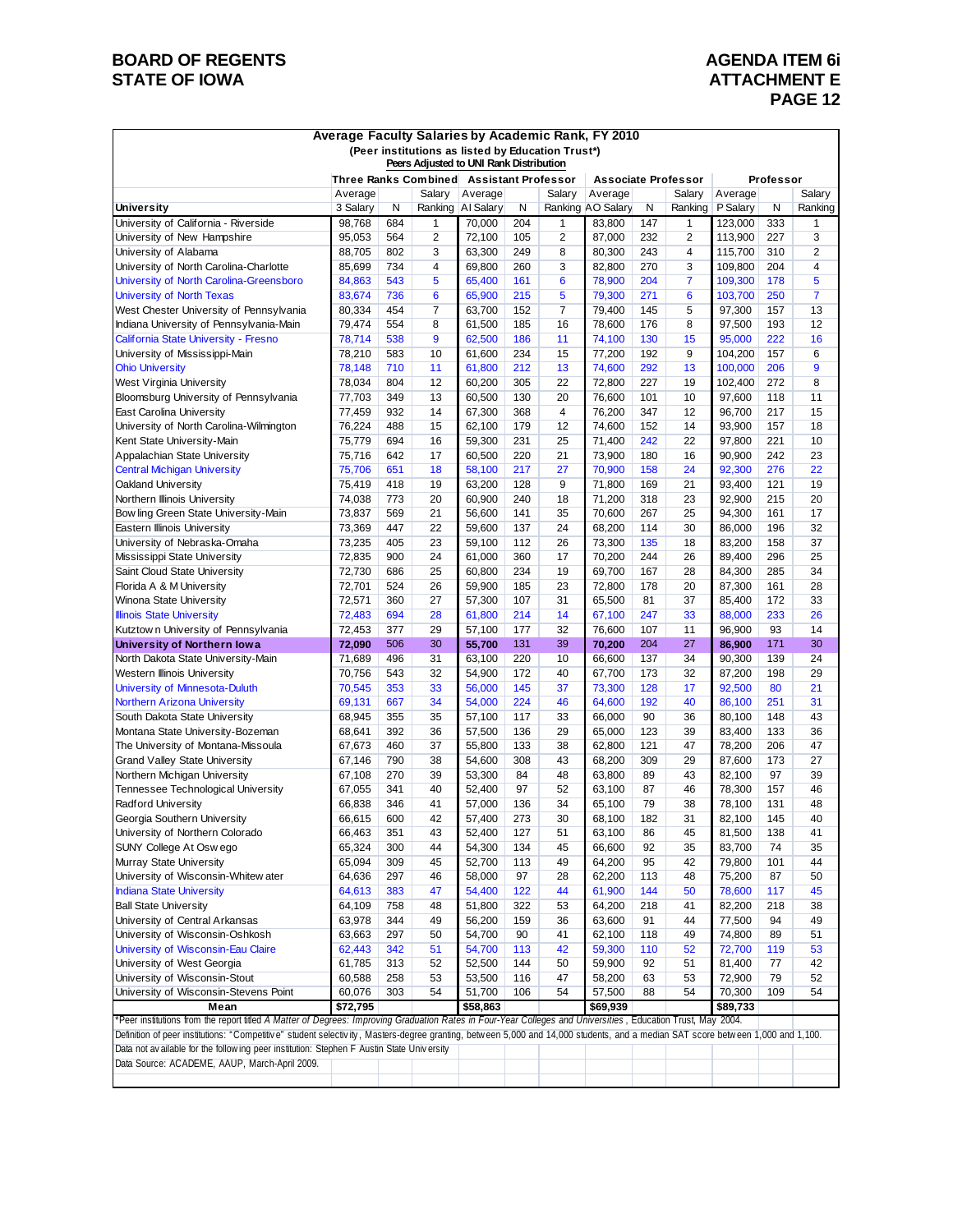#### **BOARD OF REGENTS AGENTS AGENERAL ITEM 6i STATE OF IOWA** AND **ATTACHMENT F**





\*Percentiles by rank do not include the College of Dentistry

\*Peer averages are adjusted to Iowa rank distribution, with the exception of the College of Law

Source: Association of American Universities Data Exchange -- AAUDE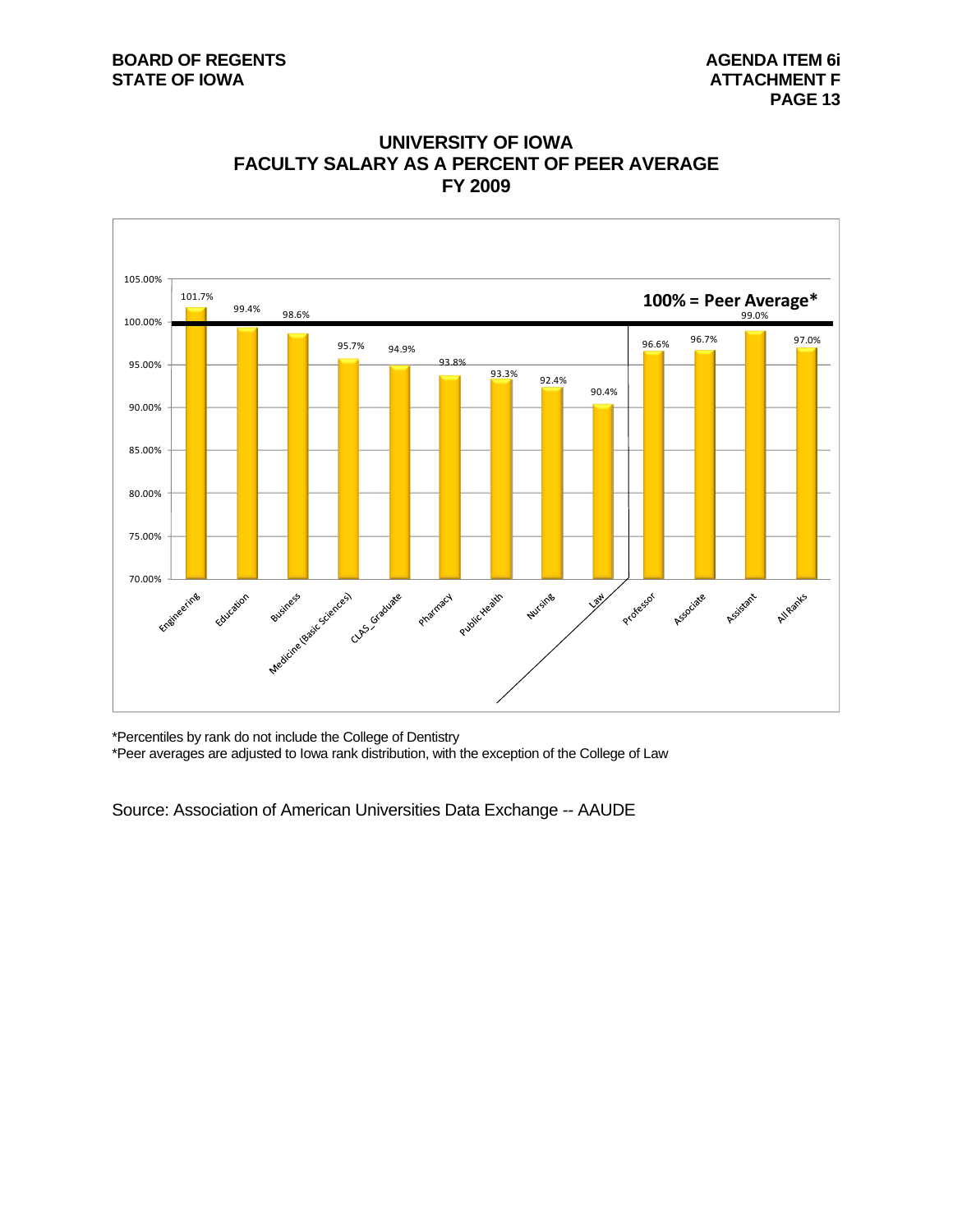#### **BOARD OF REGENTS AGENDA ITEM 6i STATE OF IOWA ATTACHMENT G**



#### **IOWA STATE UNIVERSITY Faculty Salary as a Percent of Peer Average - FY 2009**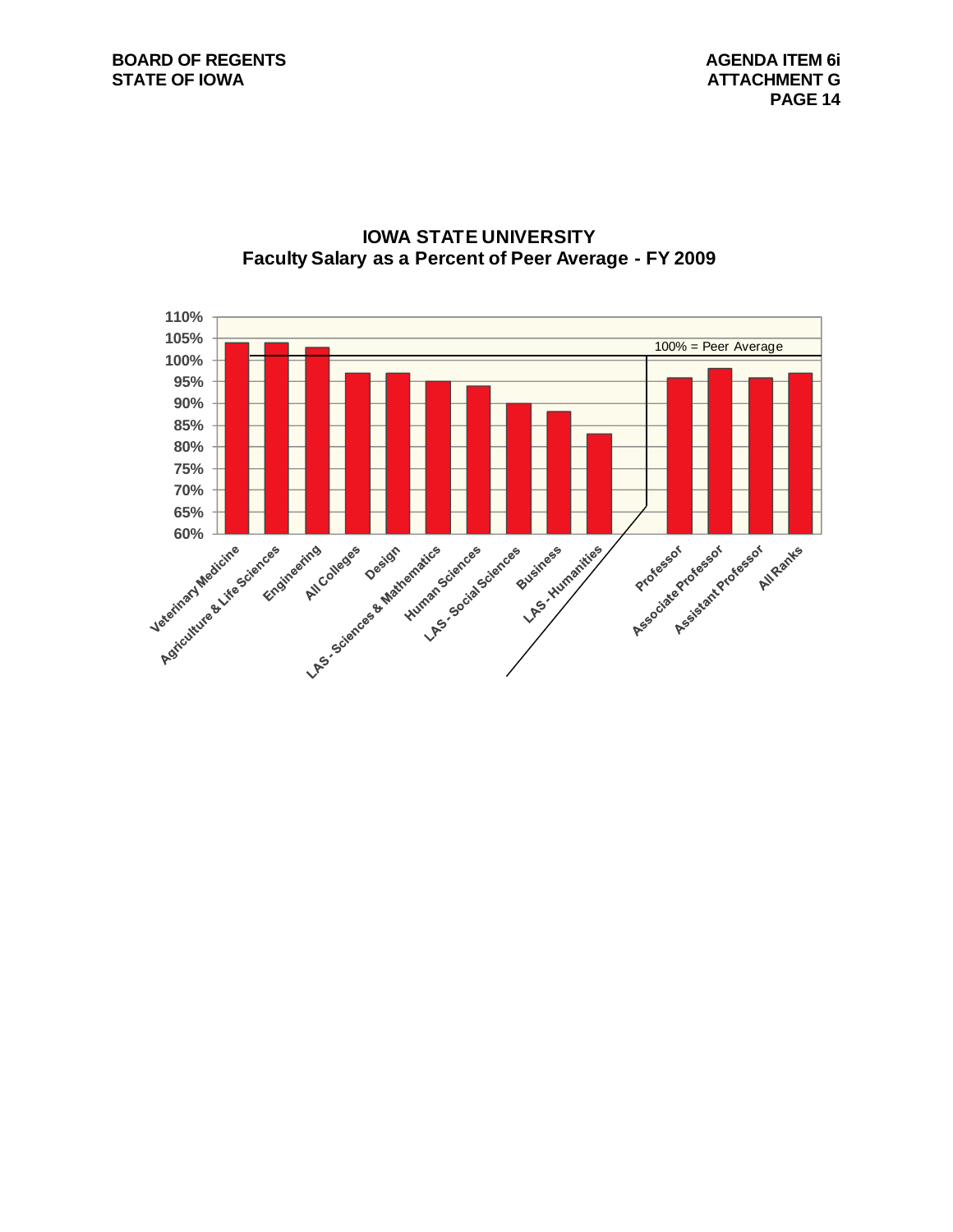| AVERAGE FACULTY SALARY INCREASES IN PEER INSTITUTIONS |                   |         |         |          |          |  |  |  |  |  |  |
|-------------------------------------------------------|-------------------|---------|---------|----------|----------|--|--|--|--|--|--|
|                                                       | FY 2006 - FY 2010 |         |         |          |          |  |  |  |  |  |  |
|                                                       | FY 2006           | FY 2007 | FY 2008 | FY 2009  | FY 2010  |  |  |  |  |  |  |
| <b>SUI PEER GROUP</b>                                 |                   |         |         |          |          |  |  |  |  |  |  |
| University of Michigan, Ann Arbor                     | 3.50%             | 4.00%   | 3.75%   | 4.50%    | 2.75%    |  |  |  |  |  |  |
| Ohio State University, Main Campus                    | 3.30%             | 3.50%   | 4.00%   | 3.50%    | 2.50%    |  |  |  |  |  |  |
| University of California, Los Angeles                 | 3.50%             | n/a     | 5.70%   | 1.78%    | 1.78%    |  |  |  |  |  |  |
| Indiana University, Bloomington                       | 3.60%             | 4.00%   | 4.75%   | 4.90%    | 0.00%    |  |  |  |  |  |  |
| University of Texas, Austin                           | 3.00%             | 3.00%   | 4.37%   | 4.50%    | 0.00%    |  |  |  |  |  |  |
| <b>UNIVERSITY OF IOWA</b>                             | 3.40%             | 5.70%   | 6.96%   | 4.09%    | 0.00%    |  |  |  |  |  |  |
| University of Minnesota. Twin Cities                  | 3.00%             | 3.00%   | 6.30%   | 3.25%    | 0.00%    |  |  |  |  |  |  |
| University of Wisconsin, Madison                      | 2.00%             | 4.30%   | 2.00%   | 3.02%    | 0.00%    |  |  |  |  |  |  |
| University of North Carolina - Chapel Hill            | 5.00%             | 6.00%   | 5.00%   | 3.00%    | 0.00%    |  |  |  |  |  |  |
| University of Illinois, Urbana                        | 4.60%             | 3.70%   | 4.00%   | 2.50%    | 0.00%    |  |  |  |  |  |  |
| University of Arizona                                 | 6.50%             | 2.00%   | 5.40%   | $0.00\%$ | 0.00%    |  |  |  |  |  |  |
|                                                       |                   |         |         |          |          |  |  |  |  |  |  |
| <b>ISU PEER GROUP</b>                                 |                   |         |         |          |          |  |  |  |  |  |  |
| Ohio State University, Main Campus                    | 3.30%             | 3.50%   | 4.00%   | 3.50%    | 2.50%    |  |  |  |  |  |  |
| Texas A&M                                             | 8.20%             | 3.00%   | 4.50%   | 3.00%    | 2.00%    |  |  |  |  |  |  |
| <b>Michigan State University</b>                      | 3.00%             | 3.60%   | 3.50%   | 3.00%    | 2.00%    |  |  |  |  |  |  |
| University of California, Davis                       | 3.80%             | 3.78%   | 5.70%   | 1.78%    | 1.78%    |  |  |  |  |  |  |
| <b>IOWA STATE UNIVERSITY</b>                          | 3.60%             | 3.80%   | 6.00%   | 5.46%    | 0.00%    |  |  |  |  |  |  |
| Purdue Univesity, Main Campus                         | 3.30%             | 3.20%   | 4.10%   | 4.00%    | 0.00%    |  |  |  |  |  |  |
| University of Minnesota, Twin Cities                  | 3.00%             | 3.00%   | 6.30%   | 3.25%    | 0.00%    |  |  |  |  |  |  |
| University of Wisconsin, Madison                      | 2.00%             | 4.30%   | 2.00%   | 3.02%    | 0.00%    |  |  |  |  |  |  |
| North Carolina State University                       | 2.00%             | 6.00%   | 5.00%   | 3.00%    | 0.00%    |  |  |  |  |  |  |
| University of Illinois, Urbana                        | 4.60%             | 3.70%   | 4.00%   | 2.50%    | 0.00%    |  |  |  |  |  |  |
| University of Arizona                                 | 6.50%             | 2.00%   | 5.40%   | 0.00%    | 0.00%    |  |  |  |  |  |  |
|                                                       |                   |         |         |          |          |  |  |  |  |  |  |
| <b>UNI PEER GROUP</b>                                 |                   |         |         |          |          |  |  |  |  |  |  |
| <b>Central Michigan University</b>                    | 3.00%             | 3.50%   | 3.50%   | n/a      | 3.00%    |  |  |  |  |  |  |
| University of North Texas                             | 2.00%             | 2.00%   | 4.00%   | 4.00%    | 2.00%    |  |  |  |  |  |  |
| <b>UNIVERSITY OF NORTHERN IOWA</b>                    | 2.50%             | 3.50%   | 3.00%   | 4.00%    | 0.00%    |  |  |  |  |  |  |
| <b>Illinois State University</b>                      | 3.00%             | 3.00%   | 3.00%   | $3.00\%$ | 0.00%    |  |  |  |  |  |  |
| Ohio University, Athens                               | 2.00%             | 3.00%   | 3.00%   | 3.00%    | 0.00%    |  |  |  |  |  |  |
| University of Wisconsin, Eau Claire                   | 2.00%             | 4.00%   | n/a     | 1.00%    | $0.00\%$ |  |  |  |  |  |  |
| Northern Arizona Univesity                            | 4.00%             | 6.10%   | 5.00%   | 0.00%    | 0.00%    |  |  |  |  |  |  |
| University of North Carolina, Greensboro              | 2.00%             | 5.50%   | 7.00%   | 3.70%    | n/a      |  |  |  |  |  |  |
| University of Minnsota, Duluth                        | 3.00%             | n/a     | 3.00%   | 3.00%    | n/a      |  |  |  |  |  |  |
| California State University, Fresno                   | 0.00%             | n/a     | n/a     | n/a      | n/a      |  |  |  |  |  |  |
| Indiana State University, Terre Haute                 | 1.00%             | 0.00%   | 3.00%   | 3.50%    | n/a      |  |  |  |  |  |  |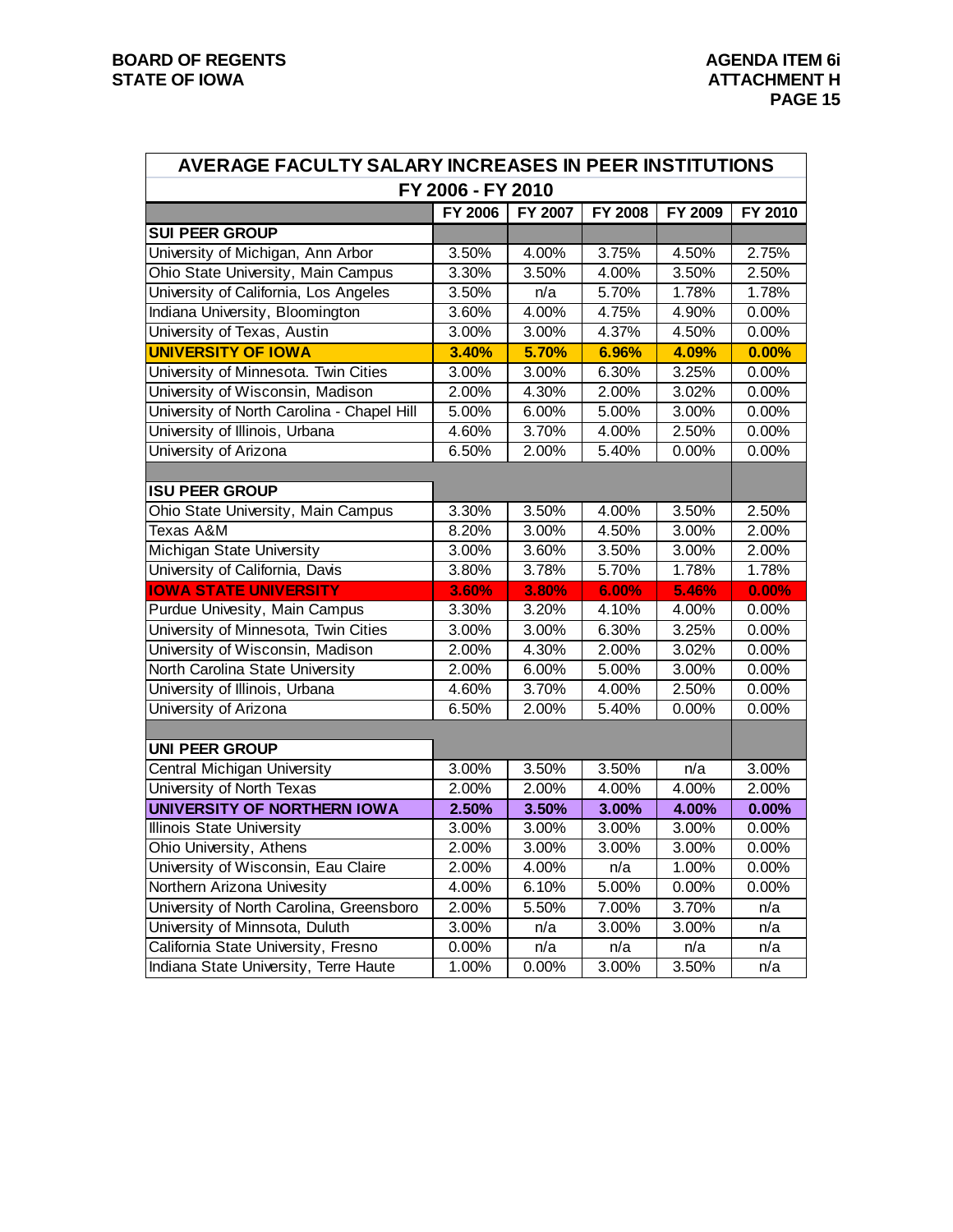| <b>REGENT INSTITUTIONS COMPARISON GROUPS</b>                                                                                                                                                                                                                                      |                                          |                         |                                                 |                         |  |  |  |  |  |  |  |
|-----------------------------------------------------------------------------------------------------------------------------------------------------------------------------------------------------------------------------------------------------------------------------------|------------------------------------------|-------------------------|-------------------------------------------------|-------------------------|--|--|--|--|--|--|--|
|                                                                                                                                                                                                                                                                                   | <b>AVERAGE FACULTY SALARIES, 2008-09</b> |                         |                                                 |                         |  |  |  |  |  |  |  |
| <b>AVERAGE FACULTY TOTAL COMPENSATION, 2008-09</b>                                                                                                                                                                                                                                |                                          |                         |                                                 |                         |  |  |  |  |  |  |  |
|                                                                                                                                                                                                                                                                                   | <b>Average Faculty</b>                   | <b>Rank Average</b>     | <b>Average Faculty</b><br>Total<br>Compensation | <b>Rank Total</b>       |  |  |  |  |  |  |  |
| <b>COMPARISON GROUPS</b>                                                                                                                                                                                                                                                          | Salary (all ranks)                       | <b>Salary</b>           | (1)                                             | Compensation            |  |  |  |  |  |  |  |
| University of California, Los Angeles                                                                                                                                                                                                                                             | 119,600                                  | 1                       | 158,900                                         | 1                       |  |  |  |  |  |  |  |
| University of North Carolina, Chapel Hill                                                                                                                                                                                                                                         | 113,600                                  | $\overline{2}$          | 139,000                                         | $\overline{2}$          |  |  |  |  |  |  |  |
| University of Michigan, Ann Arbor                                                                                                                                                                                                                                                 | 112,800                                  | 3                       | 138,900                                         | 3                       |  |  |  |  |  |  |  |
| University of Minnesota, Twin Cities                                                                                                                                                                                                                                              | 101,000                                  | 6                       | 136,000                                         | $\overline{\mathbf{4}}$ |  |  |  |  |  |  |  |
| University of Texas, Austin                                                                                                                                                                                                                                                       | 108,300                                  | 4                       | 129,800                                         | 5                       |  |  |  |  |  |  |  |
| University of Illinois, Urbana                                                                                                                                                                                                                                                    | 101,600                                  | 5                       | 126,000                                         | 6                       |  |  |  |  |  |  |  |
| University of Wisconsin                                                                                                                                                                                                                                                           | 95,800                                   | 9                       | 126,000                                         | 6                       |  |  |  |  |  |  |  |
| Ohio State University, Main Campus                                                                                                                                                                                                                                                | 100,700                                  | $\overline{7}$          | 125,000                                         | 8                       |  |  |  |  |  |  |  |
| <b>UNIVERSITY OF IOWA</b>                                                                                                                                                                                                                                                         | 97,400                                   | 8                       | 123,900                                         | $\overline{9}$          |  |  |  |  |  |  |  |
| Indiana University, Bloomington                                                                                                                                                                                                                                                   | 94,800                                   | 10                      | 120,700                                         | 10                      |  |  |  |  |  |  |  |
| University of Arizona                                                                                                                                                                                                                                                             | 92,500                                   | 11                      | 117,000                                         | 11                      |  |  |  |  |  |  |  |
| University of California, Davis                                                                                                                                                                                                                                                   | 104,900                                  | 1                       | 140,000                                         | 1                       |  |  |  |  |  |  |  |
| University of Minnesota, Twin Cities                                                                                                                                                                                                                                              | 101,000                                  | 3                       | 136,000                                         | $\overline{2}$          |  |  |  |  |  |  |  |
| Michigan State University                                                                                                                                                                                                                                                         | 95,300                                   | 6                       | 127,000                                         | 3                       |  |  |  |  |  |  |  |
| University of Illinois, Urbana                                                                                                                                                                                                                                                    | 101,600                                  | $\overline{2}$          | 126,000                                         | $\overline{\mathbf{4}}$ |  |  |  |  |  |  |  |
| University of Wisconsin                                                                                                                                                                                                                                                           | 95,800                                   | 5                       | 126,000                                         | 4                       |  |  |  |  |  |  |  |
| Ohio State University, Main Campus                                                                                                                                                                                                                                                | 100,700                                  | 4                       | 125,000                                         | 6                       |  |  |  |  |  |  |  |
| North Carolina State University                                                                                                                                                                                                                                                   | 94,800                                   | 8                       | 125,000                                         | 6                       |  |  |  |  |  |  |  |
| Purdue University, Main Campus                                                                                                                                                                                                                                                    | 92,800                                   | 9                       | 122,000                                         | 8                       |  |  |  |  |  |  |  |
| <b>IOWA STATE UNIVERSITY</b>                                                                                                                                                                                                                                                      | 91,800                                   | 11                      | 118,000                                         | 9                       |  |  |  |  |  |  |  |
| University of Arizona                                                                                                                                                                                                                                                             | 92,500                                   | 10                      | 117,000                                         | 10                      |  |  |  |  |  |  |  |
| Texas A & M                                                                                                                                                                                                                                                                       | 94,900                                   | 7                       | 113,000                                         | 11                      |  |  |  |  |  |  |  |
|                                                                                                                                                                                                                                                                                   |                                          |                         |                                                 |                         |  |  |  |  |  |  |  |
| University of North Carolina, Greensboro                                                                                                                                                                                                                                          | 84,900                                   | 1                       | 105,900                                         | 1                       |  |  |  |  |  |  |  |
| Central Michigan University                                                                                                                                                                                                                                                       | 75,700                                   | 5                       | 103,300                                         | $\overline{2}$          |  |  |  |  |  |  |  |
| Ohio University, Athens                                                                                                                                                                                                                                                           | 78,100                                   | $\overline{\mathbf{4}}$ | 102,000                                         | $\overline{3}$          |  |  |  |  |  |  |  |
| California State University, Fresno                                                                                                                                                                                                                                               | 78,700                                   | 3                       | 101,700                                         | 4                       |  |  |  |  |  |  |  |
| University of Minnesota, Duluth                                                                                                                                                                                                                                                   | 70,500                                   | 8                       | 100,500                                         | 5                       |  |  |  |  |  |  |  |
| University of North Texas                                                                                                                                                                                                                                                         | 83,700                                   | $\overline{\mathbf{c}}$ | 97,000                                          | 6                       |  |  |  |  |  |  |  |
| UNIVERSITY OF NORTHERN IOWA                                                                                                                                                                                                                                                       | 72,100                                   | $\overline{\mathbf{r}}$ | 95,500                                          | $\overline{7}$          |  |  |  |  |  |  |  |
| Northern Arizona University                                                                                                                                                                                                                                                       | 69,100                                   | 9                       | 92,400                                          | 8                       |  |  |  |  |  |  |  |
| Illinois State University                                                                                                                                                                                                                                                         | 72,500                                   | 6                       | 91,000                                          | 9                       |  |  |  |  |  |  |  |
| University of Wisconsin, Eau Claire                                                                                                                                                                                                                                               | 62,400                                   | 11                      | 87,200                                          | 10                      |  |  |  |  |  |  |  |
| Indiana State University, Terre Haute                                                                                                                                                                                                                                             | 64,600                                   | 10                      | 85,000                                          | 11                      |  |  |  |  |  |  |  |
| Source: SUI and ISU -- AAUP Faculty Compensation Survey acquired through AAU Data Exchange<br>UNI -- Academe.Bulletin of the American Association University Professors, March-April 2009<br>(1) Total compensation includes [a] retirement contributions; [b] medical insurance; |                                          |                         |                                                 |                         |  |  |  |  |  |  |  |
| [c] disability income protection; [d] tuition for faculty dependents; [e] dental insurance;<br>[f] social security; [g] unemployment insurance; [h] group life insurance; [i] workers                                                                                             |                                          |                         |                                                 |                         |  |  |  |  |  |  |  |
| compensation premiums; [j] other benefits such as moving expenses.                                                                                                                                                                                                                |                                          |                         |                                                 |                         |  |  |  |  |  |  |  |